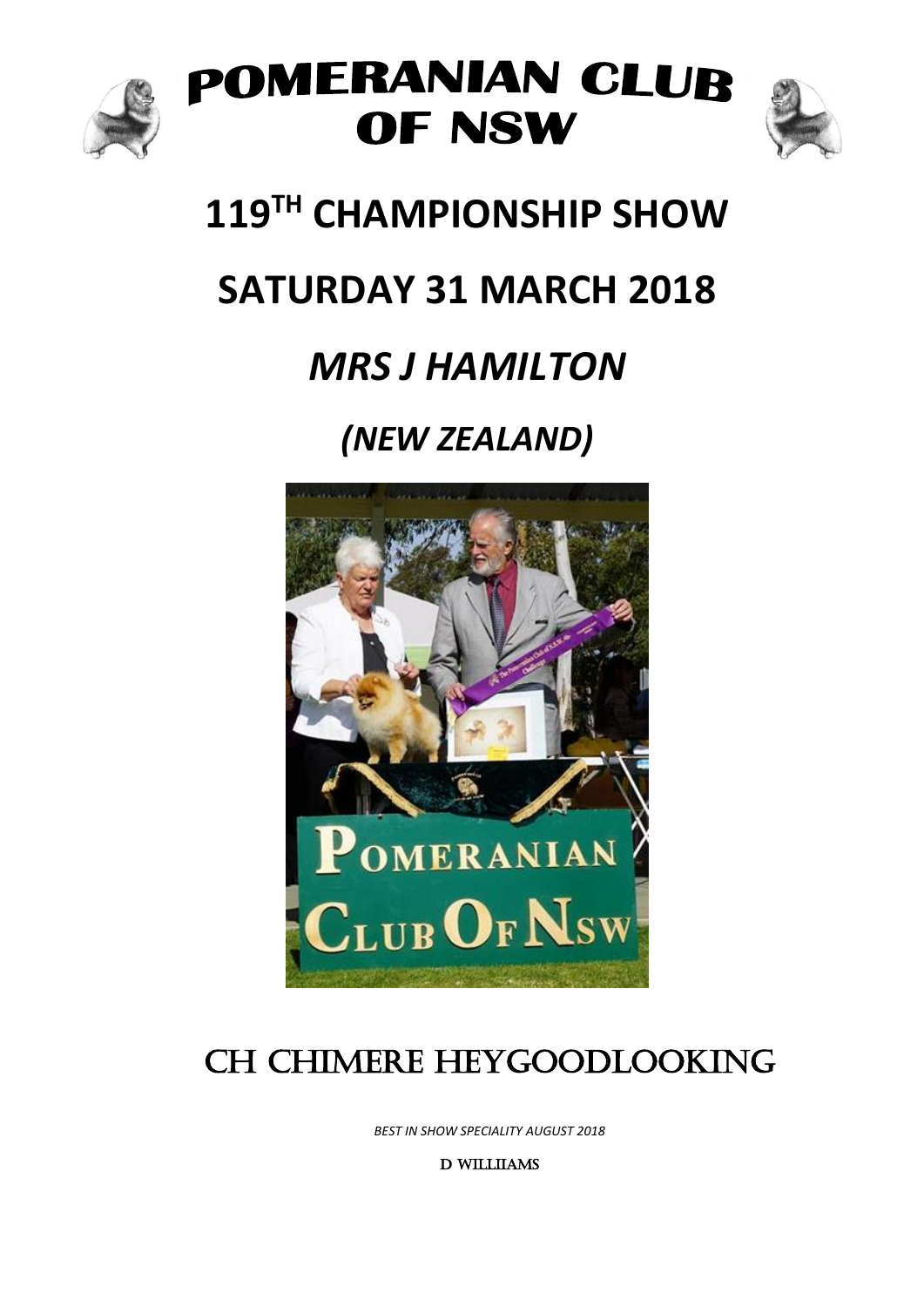#### NEW OFFICE BEARERS 2017/2018

| PRESIDENT:                                  | Ros Cavanagh                                               | 02 6331 9390/0408510059<br>pompillonkennels@yahoocomau |
|---------------------------------------------|------------------------------------------------------------|--------------------------------------------------------|
| <b>VICE PRESIDENT:</b>                      | Megan Weinert                                              | 02 4737 9203                                           |
| <b>VICE PRESIDENT:</b>                      | <b>Margaret Munro</b>                                      | 02 4296 9682                                           |
| <b>SECRETARY:</b>                           | Leswyn McGrath                                             | 02 6337 5633/0409832779                                |
|                                             |                                                            | leswynmcgrath@livecomau                                |
| <b>TREASURER:</b><br><b>TROPHY STEWARD:</b> | Di Cavanagh                                                | 02 6331 9390/04138633                                  |
| <b>PUBLICITY OFFICER:</b>                   | Di Cavanagh                                                | 02 6331 9390/0413863319                                |
| <b>WEB PAGE:</b>                            | Di Cavanagh                                                | 02 6331 9390/0413863319                                |
| <b>COMMITTEE:</b>                           | Caterina Fiorenza<br>Melina Fiorenza<br>Robert Jokovljevic | Elizabeth Friedman<br>Michael Friedman<br>Lyn Bond     |
| PATRONS:                                    | <b>Julie Risk</b><br><b>Margaret Risk</b>                  |                                                        |
| <b>LIFE MEMBERS:</b>                        | John Van<br>Slochteren                                     | Pat Taplin                                             |
| <b>FOUNDING MEMBER:</b>                     | Pat Taplin                                                 |                                                        |
| <b>AUDITOR:</b>                             | Vanja                                                      |                                                        |

THIS SHOW WILL BE CONDUCTED UNDER THE RULES & REGULATION OF DOGS NSW

A COPY MAY BE PERUSED FROM THE SECRETARY

*CATALOGUE DONATED BY DI & ROS CAVANAGH*



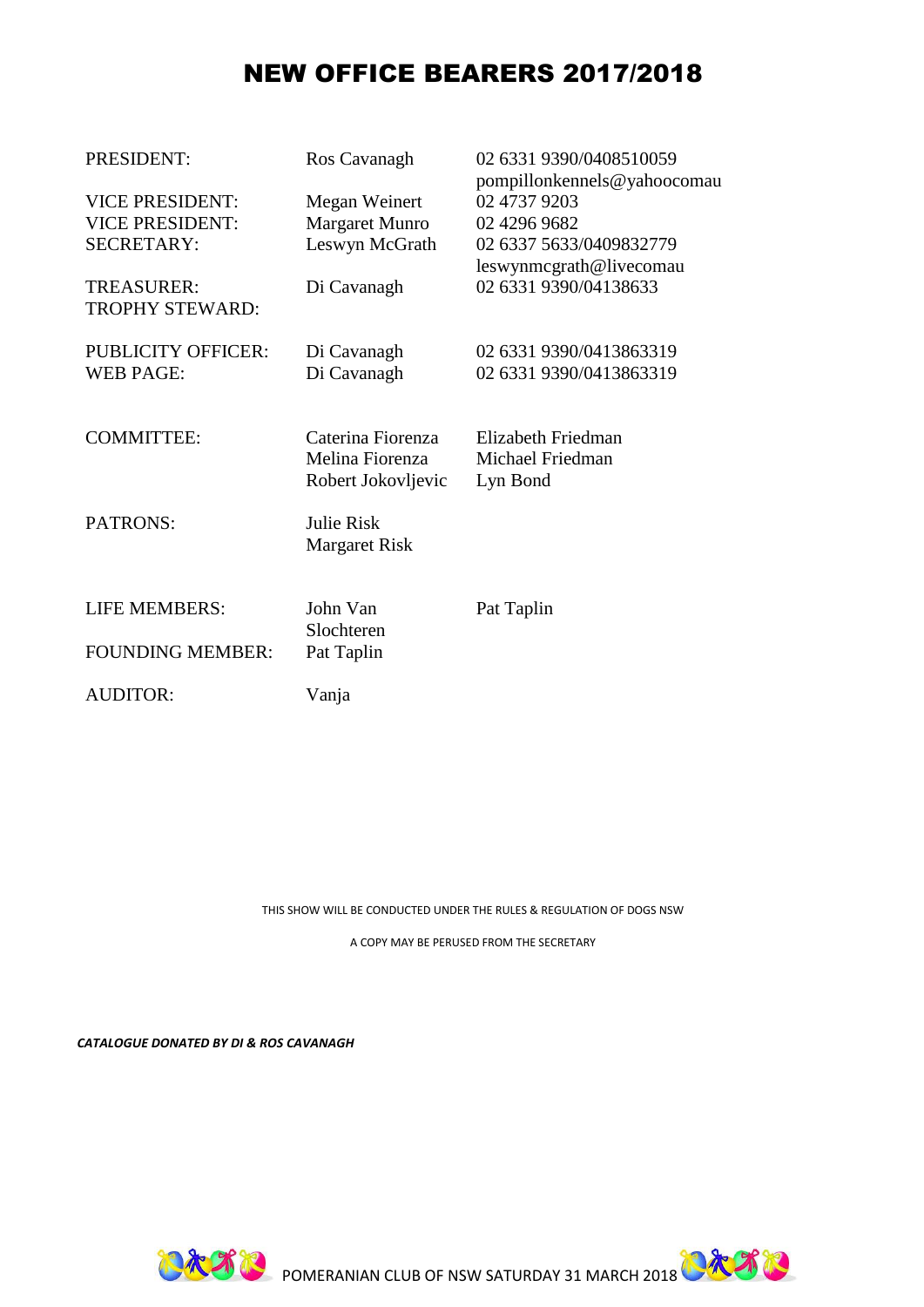### *PRESIDENTS REPORT*

*Once again we have had our Sydney Royal Show & congratulations to all our winners. Well done to everyone. It is also wonderful to see everybody who has stayed on to support our Pomeranian Specialty. Your continued support is most welcome.*

*We have a lovely number of dogs for our Specialty. Thank you to those who have travelled & stayed on to supported us.*

*We would like to thank Jenny Hamilton for judging our beautiful breed. We would like to thank Graham Cruse & Neil Curwen for all their help with transport-accommodation.*

*I hope you have all had a lovely Easter, Royal & Specialty. Thank you to everyone who contributed to our Trophy Table & food table.*

*Please support our raffle.*

*Ros*





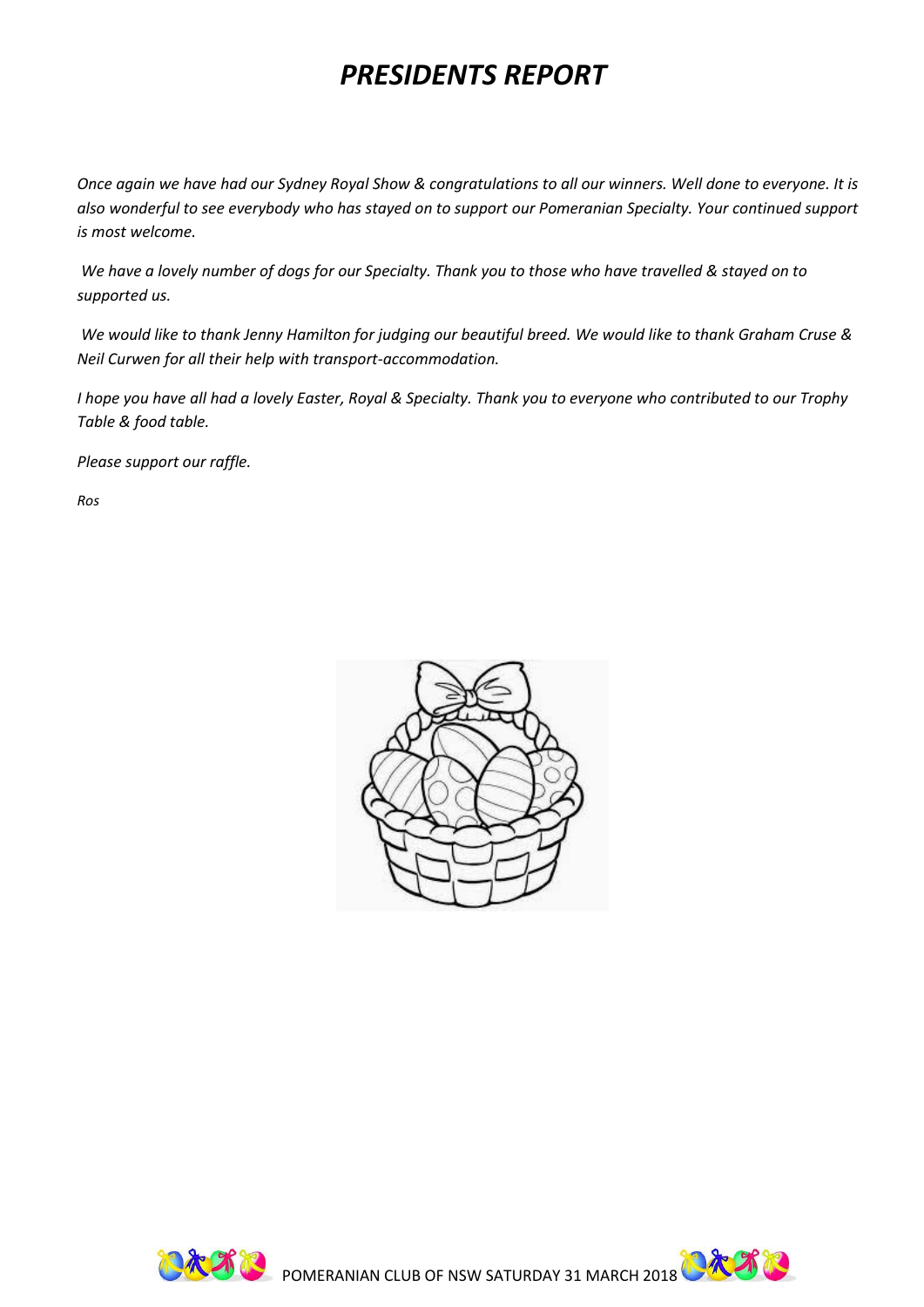### **THE POMERANIAN CLUB OF NSW**

### **119 TH CHAMPIONSHIP SHOW**

THE BILL SPILSTEAD COMPLEX FOR CANINE AFFAIRS

44 LUDDENHAM RD ORCHARD HILLS

SATURDAY 31 MARCH 2018

**CLASSES TO BE JUDGED:** 1 2 3 4 5 10 11 & 18 (DOGS & BITCHES)

&

PROPERTY CLASSES

**ENTRIES TO:** MISS D CAVANAGH 89 HOWICK ST BATHURST 2795

**PH** (02) 6331 9390

**EXTREME WEATHER:** 0413863319

**CHEQUES PAYABLE TO:** THE POMERANIAN CLUB OF NSW

#### **JUDGE: MRS J HAMILTON**

#### **(NEW ZEALAND)**

**JUDGING COMMENCES:** 10 AM

**DOGS NSW REPRESENTATIVE:** MS S GILSON

**STEWARD:** N PORTER

**ENTRY FEES:** \$15 MEMBERS NON-MEMBERS: \$20 **CATALOGUE:** \$10

**ORDER OF JUDGING:**

BABY PUPPY DOG BABY PUPPY BITCH ORDINARY CLASSES

**PROPERTY CLASSES:**

BEST HEAD TAIL COAT GAIT

ANY OTHER COLOUR PARENT & OFFSPRING

&

BREEDERS TEAM

**PRIZES:** TROPHIES & SASH



**PAA BURGARY SATURDAY 31 MARCH 2018 CAA BURGARY 31 MARCH 2018** 

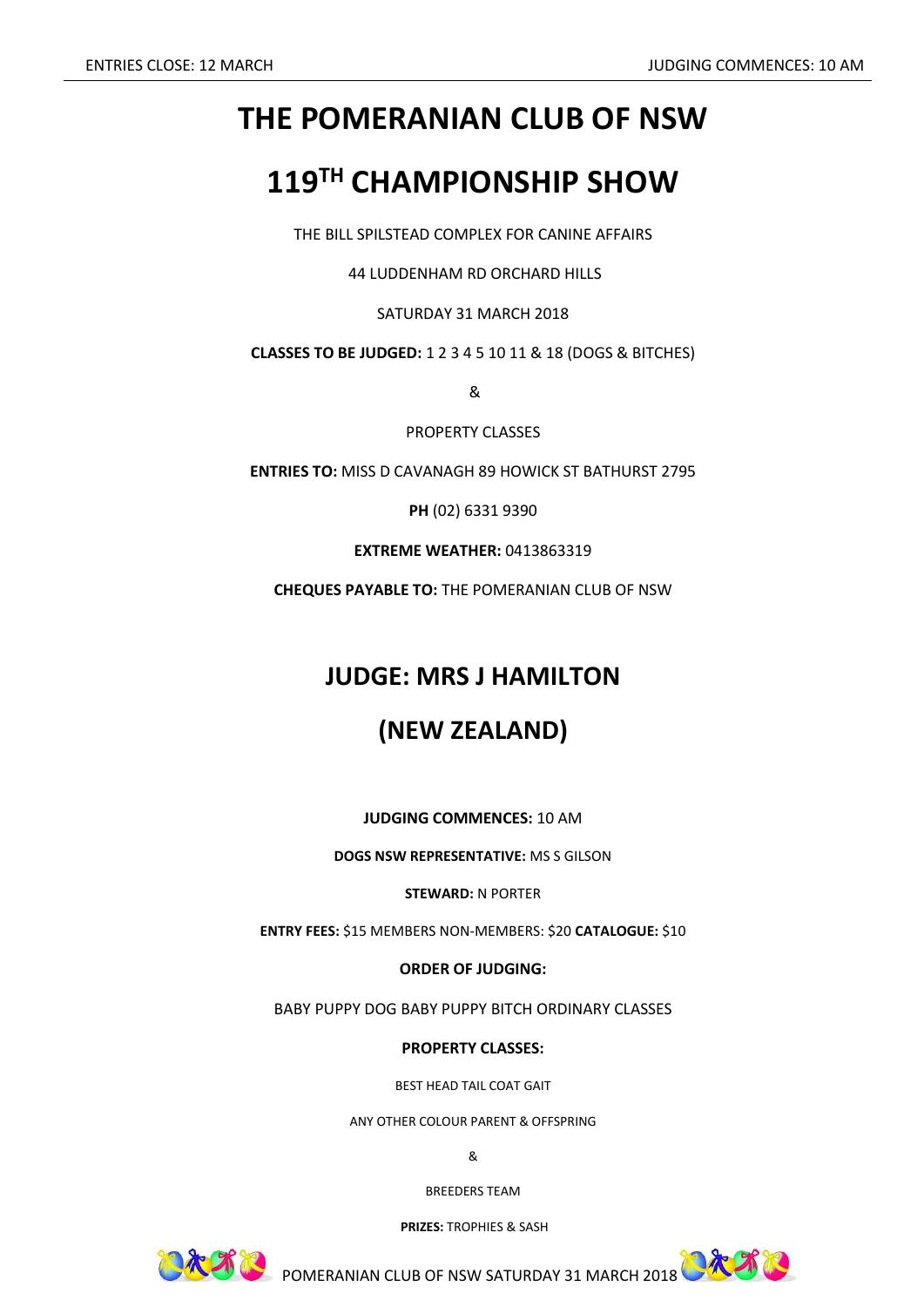



| <b>YEAR:</b>  | <b>BEST IN SHOW:</b>                           | <b>OWNER:</b>                              |
|---------------|------------------------------------------------|--------------------------------------------|
| <b>AUG-17</b> | CH CHIMERE HEYGOODLOOKING                      | <b>D WILLIAMS</b>                          |
| <b>APR-17</b> | <b>CH CHIMERE HEYGOODLOOKING</b>               | <b>D WILLIAMS</b>                          |
| Aug-16        | <b>SUP CH POMQUEST ENVY THIS</b>               | <b>B ABRANHAM &amp; S BARRINGTON/ ROWE</b> |
| <b>MAR-16</b> | <b>CH OLTENIA LIL MISS GLITZ N GLAMOUR</b>     | C VESPESCU                                 |
| Aug-15        | <b>SUP CH POMQUEST FAME N FORTUNE</b>          | <b>B ABRANHAM &amp; S BARRINGTON/ ROWE</b> |
| Apr-15        | SUP CH POMQUEST FAME N FORTUNE                 | <b>B ABRANHAM &amp; S BARRINGTON/ ROWE</b> |
| Aug-14        | <b>CH FERONA WON INA MILLION</b>               | <b>Y ROLFE</b>                             |
| Apr-14        | <b>SUP CH POMQUEST FAME N FORTUNE</b>          | <b>B ABRANHAM &amp; S BARRINGTON/ ROWE</b> |
| Aug-13        | <b>SUP CH POMQUEST FAME N FORTUNE</b>          | <b>B ABRANHAM &amp;S BARRINGTON/ ROWE</b>  |
| <b>Mar-13</b> | CH CHIMERE THE WILD COLONIAL BOY               | <b>D WILLIAMS</b>                          |
| Aug-12        | CH CHIMERE THE WILD COLONIAL BOY               | <b>D WILLIAMS</b>                          |
| Apr-12        | <b>CHIMERE THE WILD COLONIAL BOY</b>           | <b>D WILLIAMS</b>                          |
| Aug-11        | CH RENIOR WON DISHY DUDE (IMP NZ)              | <b>D WILLIAMS</b>                          |
| Apr-11        | CAN/AUST CH CHRISCENDO CAN U BELIEVE (IMP CAN) | <b>E FRIEDMAN</b>                          |
| <b>Nov-10</b> | GR CH KALO'S ROCK N TO THE MOON (IMP USA)      | <b>M WEINERT</b>                           |
| Apr-10        | CH KALO'S ROCK N TO THE MOON (IMP USA)         | <b>M WEINERT</b>                           |
| <b>Nov-09</b> | <b>CH OLTENIA OSH GOSH IM BOSS</b>             | <b>D</b> VESPESCU                          |
| Apr-09        | CH AMOREA ON THE PROWL                         | N HANZA & T COUCHMAN                       |
| <b>Nov-08</b> | <b>CH OLTENIA OSH GOSH IM BOSS</b>             | <b>D VESPESCU</b>                          |
| <b>Mar-08</b> | CH DELRUNDA THE BOY FROM OZ                    | <b>M &amp; E FRIEDMAN</b>                  |
| Oct-07        | CH SOFFIE'S BUDDY (IMP DEN)                    | <b>V GRASSO</b>                            |
| Apr-07        | <b>GR CH DELRUNDA HEART BREAKER</b>            | <b>E FRIEDMAN</b>                          |
| Oct-06        | CH AMOREA MAZOURI                              | D CAVANAGH/AMOREA KNLS                     |
| Apr-06        | CH DELRUNDA RIVERDANCER                        | J RISK & E FRIEDMAN                        |
| Oct-05        | <b>GR CH DELRUNDA LORD O TH DANCE</b>          | <b>E FRIEDMAN</b>                          |
| <b>Mar-05</b> | CH ARDERNE TOO DIE FOR                         | <b>K</b> DODDS                             |
| Oct-04        | <b>GR CH DELRUNDA LORD O TH DANCE</b>          | <b>E FRIEDMAN</b>                          |
| Apr-04        | CH DELRUNDA HEART BREAKER                      | <b>E FRIEDMAN</b>                          |
| Oct-03        | <b>CH DOCHLAGGIE DESTO</b>                     | D LEO                                      |



**PART B**POMERANIAN CLUB OF NSW SATURDAY 31 MARCH 2018 **PART B**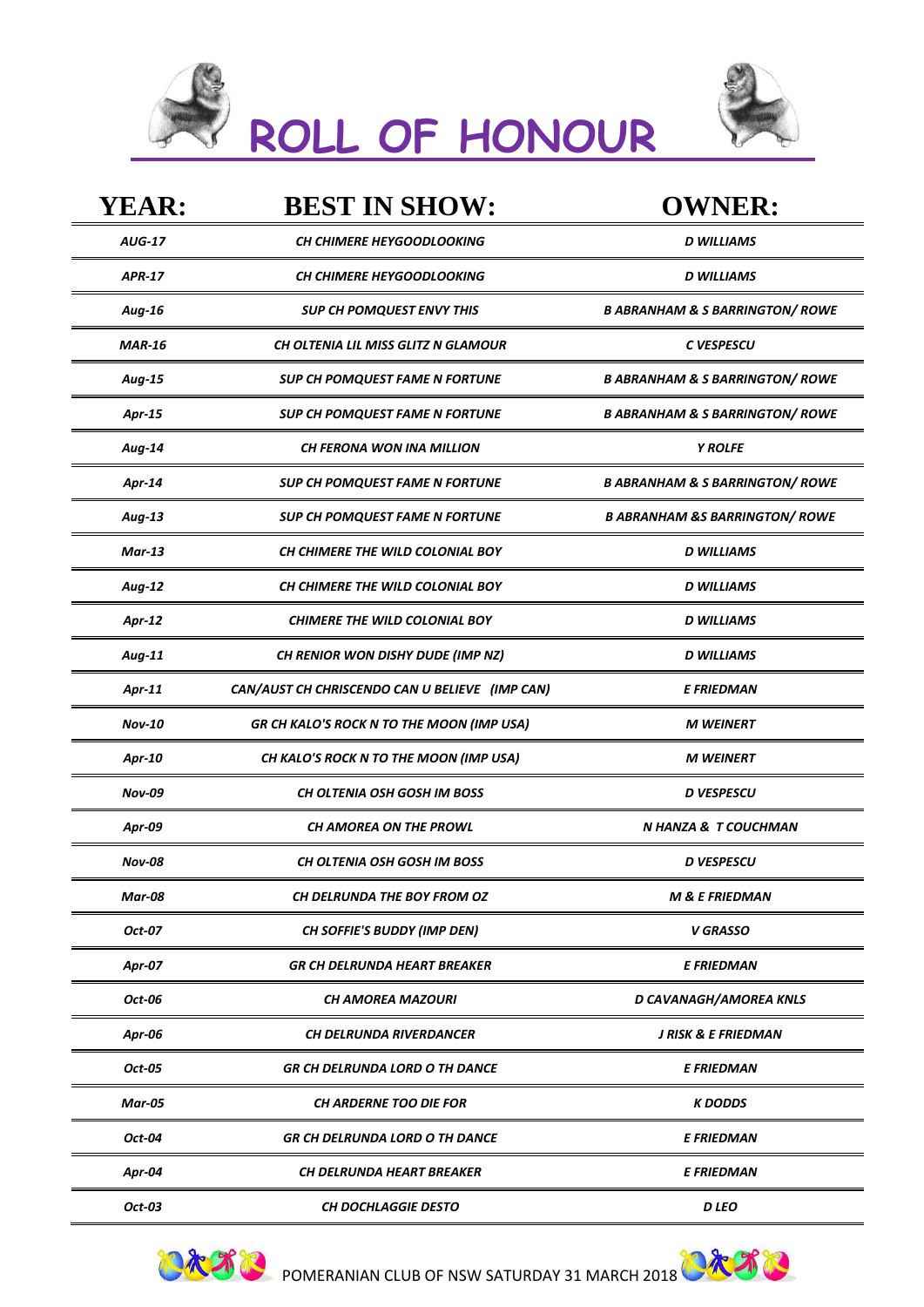| Apr-03        | CH DELRUNDA SIMPLY THE BEST                          | <b>E FRIEDMAN</b>            |
|---------------|------------------------------------------------------|------------------------------|
| Oct-02        | <b>DOCHLAGGIE DIXIE JAZZ</b>                         | <b>D</b> LEO                 |
| Apr-02        | CAN CH CRYSTALTON POMKEES BEAUCHOISY (IMP CAN)       | J RISK                       |
| Oct-01        | CH DELRUDA LORD O TH DANCE                           | <b>E FRIEDMAN</b>            |
| Apr-01        | <b>GR CH ARISTIC LIL HERO</b>                        | <b>ARISTIC KNLS</b>          |
| Oct-00        | <b>IRE CH BELLIVER SUNSMURF (IMP IRE)</b>            | <b>M &amp; E FRIEDMAN</b>    |
| Apr-00        | <b>DOCHLAGGIE DAZZLIN DREAM</b>                      | D LEO                        |
| Oct-99        | CH TOYBOX LIBERTY BELLE (IMP UK)                     | <b>E FRIEDMAN</b>            |
| Apr-99        | CH SOLINCA KIMBERLY DUNE                             | <b>J RISK &amp; M MUNRO</b>  |
| Oct-98        | (IMP CAN)<br><b>INTAMCANNZ CHCH SHARIANS HI BEAM</b> | <b>AMOREA KNLS/ V MORGAN</b> |
| Apr-98        | CH DELRUNDA OLIVER TWIST                             | <b>E FRIEDMAN</b>            |
| Oct-97        | CH DELRUNDA BELIEVE IT R NOT                         | <b>E FRIEDMAN</b>            |
| <b>Mar-97</b> | CH SOLINCA KIMBERLY DUNE                             | <b>M MUNRO</b>               |
| Oct-96        | CH TUPISHKA SIMPLY DREAMIN                           | <b>D &amp; P CASSIDY</b>     |
| Apr-96        | CH TOYBOX MISTRESS FAIRYTALE (IMP UK)                | <b>AMOREA KNLS/V MORGAN</b>  |
| Oct-95        | CH AM CH QUEENAIRE KAMIKAZU OF HAIKU<br>(IMP USA)    | <b>E FRIEDMAN</b>            |
| Apr-95        | <b>CH AVENTURA KNIGHT RIDER</b>                      | <b>L C WHITBY</b>            |
| Oct-94        | CH NZ CH GILDENWYN THE LIKELY LAD (IMP NZ)           | <b>AMOREA KNLS</b>           |
| Apr-94        | CH NAYOLA RUFINA                                     | <b>D</b> LEO                 |
| Oct-93        | <b>CH CROUCHENT STUARTS PRIDE</b>                    | <b>M J DODDS</b>             |
| Apr-93        | CH MIYU IMA KELLY                                    | <b>M &amp; E WARNER</b>      |
| Oct-92        | CH KWALITA KHALOTTA                                  | J & M RISK                   |
| Apr-92        | CH KWALITA KOPACABANA                                | J & M RISK                   |
| Oct-91        | CH KWALITA KOPACABANA                                | J & M RISK                   |
| <b>Mar-91</b> | <b>CH CROUCHENT LIL AGRO</b>                         | <b>D</b> WILLIAMS            |
| Oct-90        | <b>CH KWALITA KLASSIQUE</b>                          | J & M RISK                   |
| Apr-90        | CH KWALITA KOPACABANA                                | J & M RISK                   |
| Oct-89        | <b>AMOREA ALIA</b>                                   | <b>AMOREA KNLS</b>           |
| <b>Mar-89</b> | CH FIREBRAND KITTEN ONKEYS                           | O EGER                       |
| Oct-88        | <b>CH BONITASTAN NOBLE STAR</b>                      | <b>M</b> WILSON              |
| Apr-88        | <b>CH JOYGIE INTRIGUE</b>                            | <b>J MULLER</b>              |
| Oct-87        | <b>CH JOYGIE PEPPERPOD</b>                           | <b>J MULLER</b>              |
| Apr-87        | <b>CH JOYGIE PEPPERPOD</b>                           | <b>J MULLER</b>              |
| Oct-86        | CH KWALITA KABARRAE                                  | J & M RISK                   |



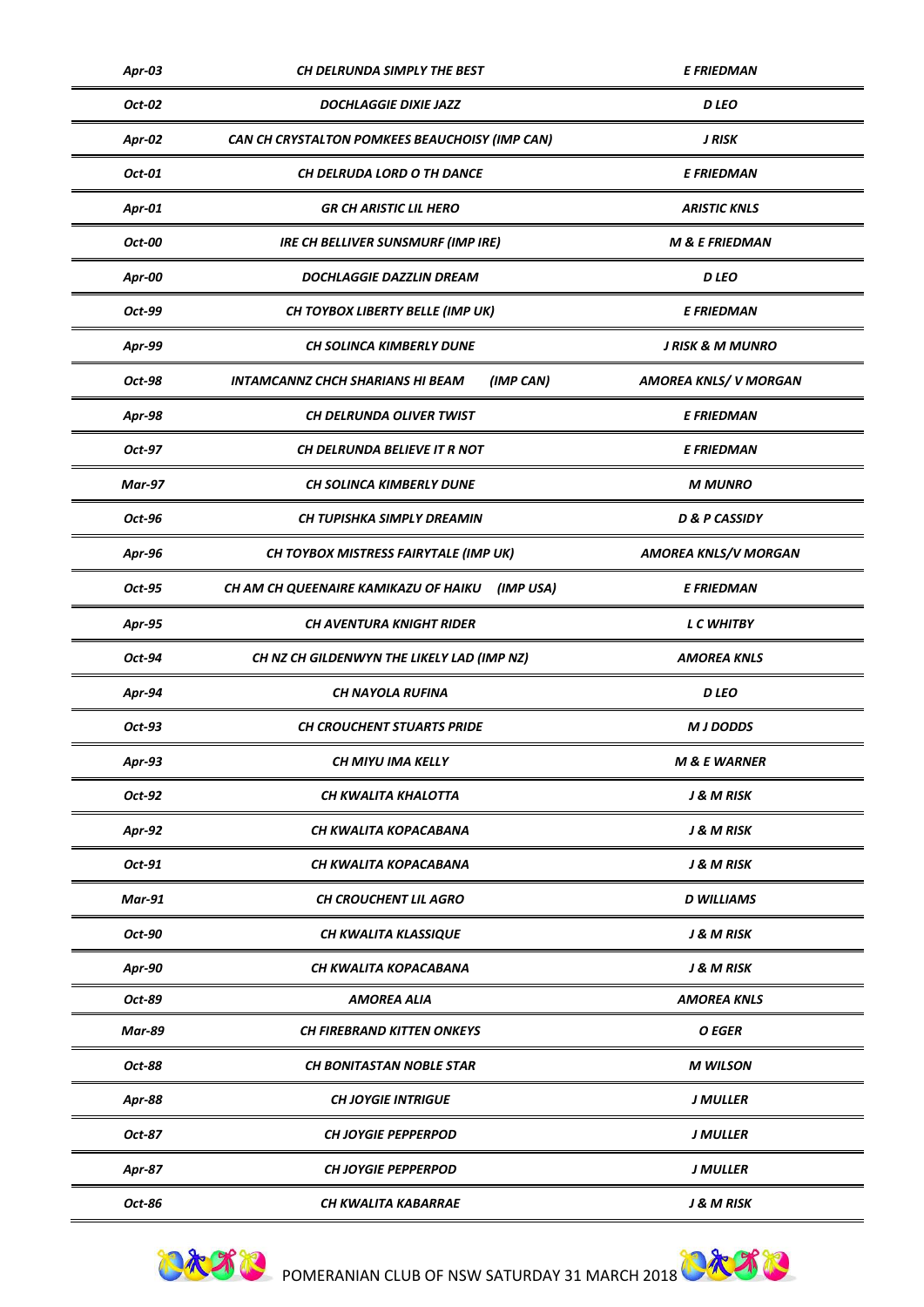| Apr-86        | CH ABICHI BOSSA NOVA            | <b>R &amp; M ANSELL</b> |
|---------------|---------------------------------|-------------------------|
| Oct-85        | <b>CH JOYGIE CARESS</b>         | <b>J MULLER</b>         |
| Apr-85        | CH KWALITA KABARRAE             | J & M RISK              |
| Oct-84        | CH KWALITA KHALAHRA             | J & M RISK              |
| Apr-84        | CH KWALITA KAROUSELLE           | J & M RISK              |
| Oct-93        | <b>CH ELLIANNIE TURI THOMAS</b> | A & T ELLICOTT          |
| Apr-83        | CH SIRALET WISHING FOR YOU      | <b>V BENNETT</b>        |
| Oct-82        | CH KWALITA KAMEIKA              | J & M RISK              |
| Apr-82        | <b>CH LUCMOR MALACHAI</b>       | <b>I SEWELL</b>         |
| Oct-81        | CH KWALITA KASHMYRRH            | J & M RISK              |
| Apr-81        | <b>CH ELLIANNIE MARDI</b>       | A & T ELLICOTT          |
| Oct-80        | <b>CH ELLIANNIE MARDI</b>       | A & T ELLICOTT          |
| Apr-80        | <b>CH ELLIANNIE MARDI</b>       | A & T ELLICOTT          |
| Oct-79        | CH ELLIANNIE ELIZABETH          | P ELLICOTT              |
| Apr-79        | <b>CH JOYGIE ROGUISH LAD</b>    | <b>J MULLER</b>         |
| Oct-78        | <b>CH MIYU ROYAL SHERRY</b>     | <b>E WARNER</b>         |
| Apr-78        | CH CURLEWISELL JAMIE            | PH & P DALTON           |
| Oct-77        | CH TYWAN ANZAC                  | <b>G &amp; S KELLY</b>  |
| Apr-77        | <b>CH JOYGIE ROGUISH LAD</b>    | J MULLER                |
| Oct-76        | <b>CH JOYGIE ROGUISH LAD</b>    | J MULLER                |
| Apr-76        | CH LAWARRA SON RAY              | <b>P ELLIOT</b>         |
| Oct-75        | <b>CH JOYGIE ROGUISH LAD</b>    | <b>J MULLER</b>         |
| <b>Apr-75</b> | CH CURLEWISELL GOLDEN RAY       | <b>RAYVAL KNLS</b>      |
| Oct-74        | CH LAWARRA SON RAY              | <b>P ELLIOT</b>         |
| Apr-74        | <b>CH TANGLEWOOD TUFF STUFF</b> | TANCRED/SELMAN          |
| Oct-73        | <b>CH EVRON MISS GLAMOUR</b>    | J MULLER                |
| Apr-73        | CH TANGLEWOOD TUFF STUFF        | TANCRED/SELMAN          |

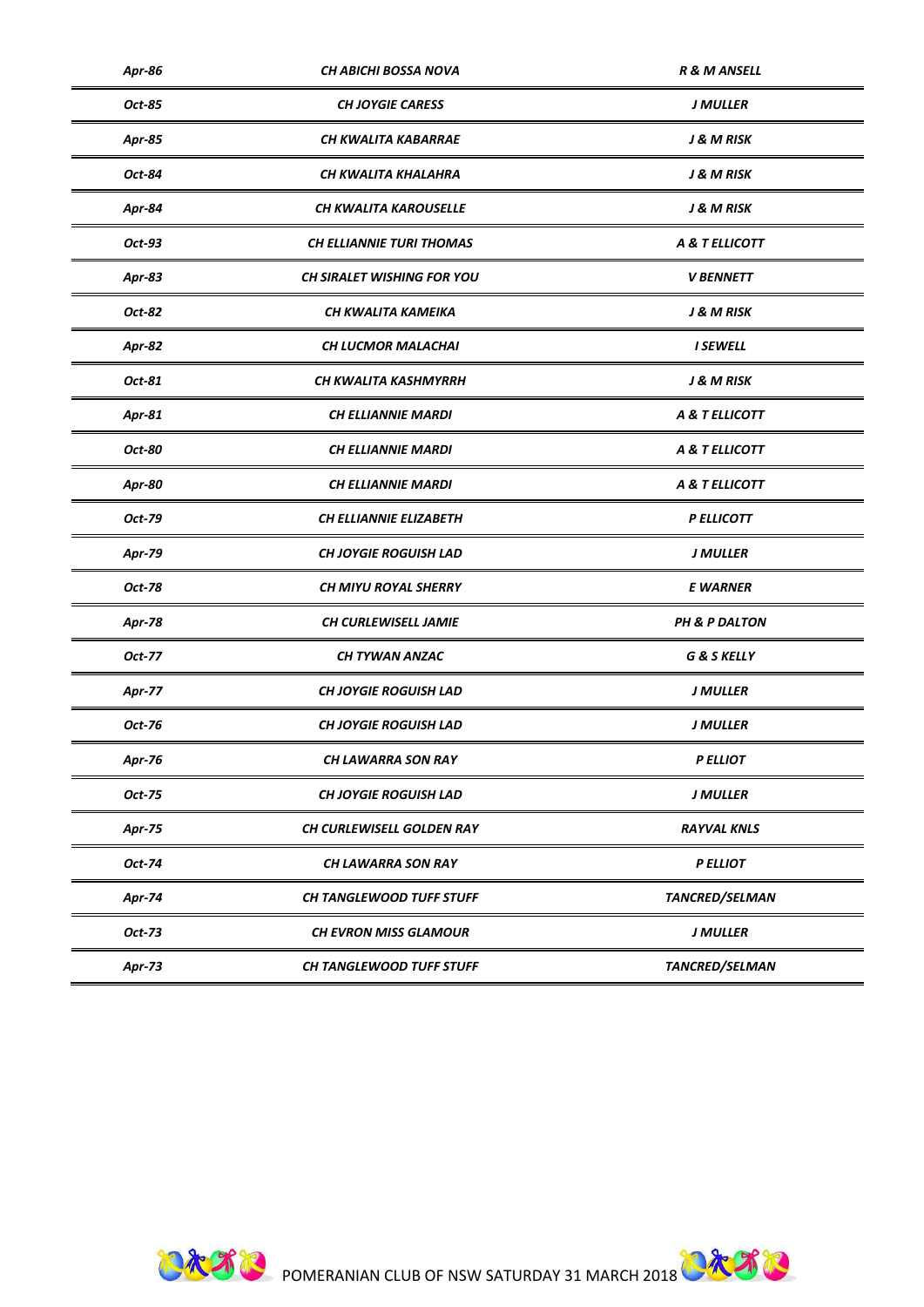#### **BABY PUPPY CLASSES**

#### **CLASS 1 BABY PUPPY DOG:**

| $\mathbf{1}$ | <b>HOLLYWOOF EAT MY SHORTS</b><br>15/12/2017<br>4100300675<br>Ch Pomquest Rock The Box<br>Ch Pomquest Magic Happens                 | <b>B &amp; S Abraham</b> |
|--------------|-------------------------------------------------------------------------------------------------------------------------------------|--------------------------|
| 2            | <b>FERONA FAST N FURIOUS</b><br>13/10/2017<br>2100484561<br>Sup Ch Chriscendo Countdown (IMP CAN)<br>Gr Ch Ferona Smart In Black    | <b>Y</b> Rolfe           |
| 3            | <b>FERONA WON TO DIE FOR</b><br>24/11/2017<br>2100486929<br>NZ/Ch Renoir Call Me Mr Won Of A Kind (IMP NZ)<br>Ferona Simply Th Best | <b>Y</b> Rolfe           |
| 4<br>A       | POMTEDDY CAUGHT U LOOKING<br>07/12/2017<br>2100488038<br>Ch Sunryze Poms Lets Start Right Now<br>Cr Groovy Baby (Imp USA)           | <b>T</b> Waters          |
| 5            | POMTEDDY IN THE SPOTLIGHT<br>14/11/2017<br>2100488401<br>Ch Sunryze Poms Lets Start Right Now<br>Ch Pomteddy Shades Of Midnite      | <b>T</b> Waters          |
| 6            | POMTEDDY LET EM TALK<br>29/11/2017<br>2100488503<br>Ch Sunryze Poms Lets Start Right Now<br>Zeigen Cookies And Cream                | <b>T</b> Waters          |

**1 ST …6… 2ND…5… 3RD …1…**



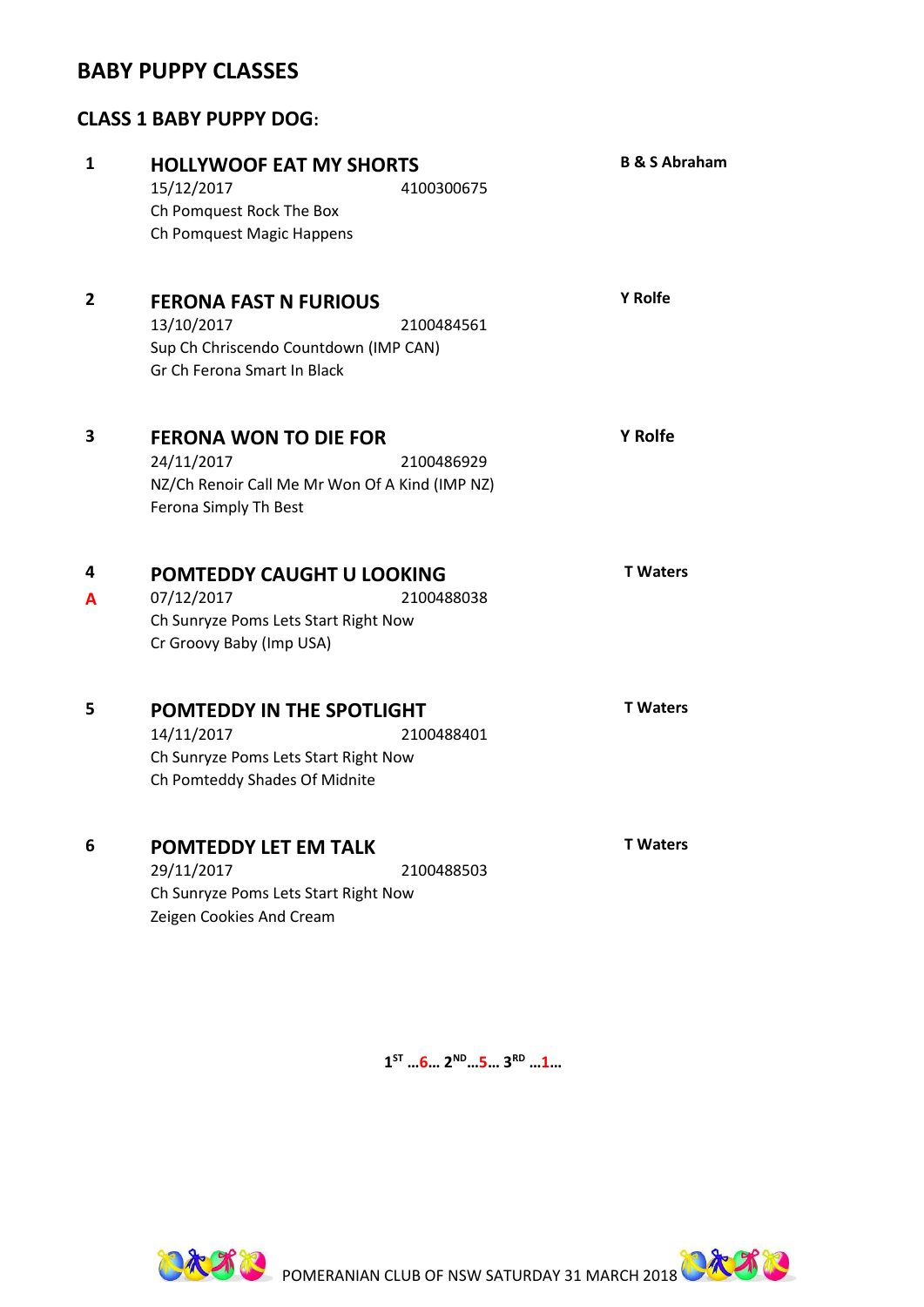#### **BABY PUPPY CLASSES**

#### **CLASS 1A BABY PUPPY BITCH:**

| 7      | <b>POMQUEST THREE WISHES</b><br>14/10/2017<br>4100297883<br>Ch Pomquest Uno U Want Me<br>Ch Pomquest Vagabondheart                         | <b>B &amp; S Abraham</b> |
|--------|--------------------------------------------------------------------------------------------------------------------------------------------|--------------------------|
| 8<br>A | <b>ITTYBITTY IF I WAS YOU</b><br>31/10/2017<br>2100485949<br>CH Ittybitty Magic Of Moz<br>Renoir B Dazzled By Me (IMP NZ)                  | A Aldridge               |
| 9      | <b>AMOREA WILLOW AT TEA</b><br>23/11/2017<br>2100490191<br>Ch Amorea Tea Time<br>Amorea Adrianna Friend                                    | Amorea knls              |
| 10     | <b>FERONA EXCLUSIVE REVEAL</b><br>24/12/2017<br>2100488394<br>Int Ch Ch 007Secretagentforuk (IMP ITY)<br>Ch Ferona Won Star In Th Makin    | <b>Y</b> Rolfe           |
| 11     | <b>FERONA SHES GOT THE LOOK</b><br>24/12/2017<br>2100488393<br>Int Ch Ch 007Secretagentforuk (IMP ITY)<br>Ch Ferona Won Star In Th Makin   | <b>Y</b> Rolfe           |
| 12     | <b>FERONA WON CLASSICALLY YOURS</b><br>24/11/2017<br>2100486930<br>NZ/Ch Renoir Call Me Mr Won Of A Kind (IMP NZ)<br>Ferona Simply Th Best | <b>Y</b> Rolfe           |
| 13     | <b>POMTEDDY ALL EYES ON ME</b><br>07/12/2017<br>2100488039<br>Ch Sunryze Poms Lets Start Right Now<br>Ch Cr Groovy Baby                    | <b>T</b> Waters          |

**1 ST …12… 2ND…7… 3RD …10…**

**BEST BABY PUPPY IN SHOW…6…… BEST OPPOSITE BABY PUPPY IN SHOW…12…**



**POMERANIAN CLUB OF NSW SATURDAY 31 MARCH 2018 CARACH**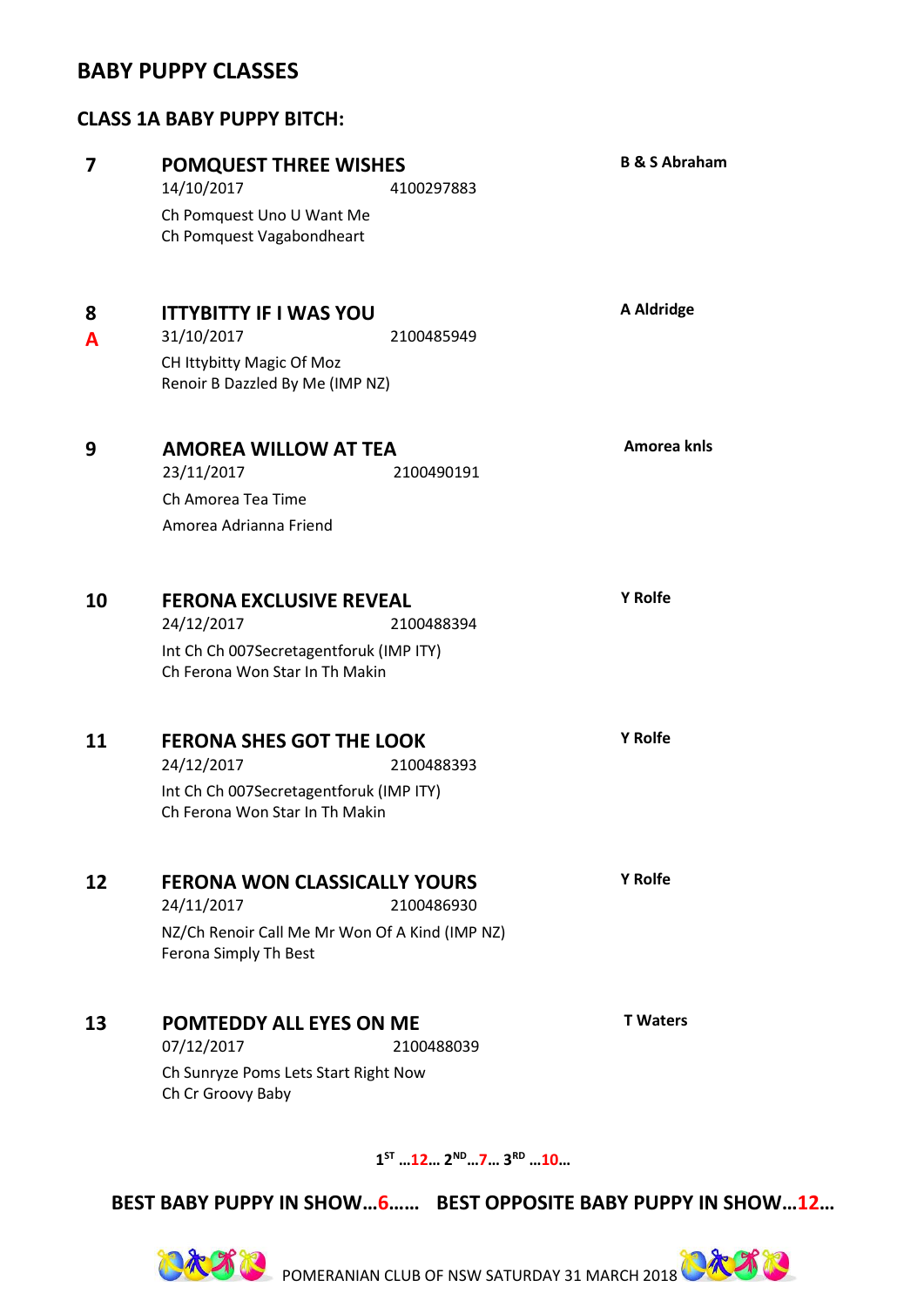#### **DOGS**

#### **CLASS 2 MINOR PUPPY DOG:**

#### **14 POMQUEST MISCHIEF N MAYHEM B & S Abraham**

15/09/2017 4100296090 Sup Ch Pomquest Fame N Fortune

Ch Pomquest Wildest Dreams

**15 SOLINCA CHASING DREAMS M D Munro**

14/08/2017 2100481675 Ch Solinca I Will Surprise You Amorea Harmony

**1 ST …15… 2ND…14…** 





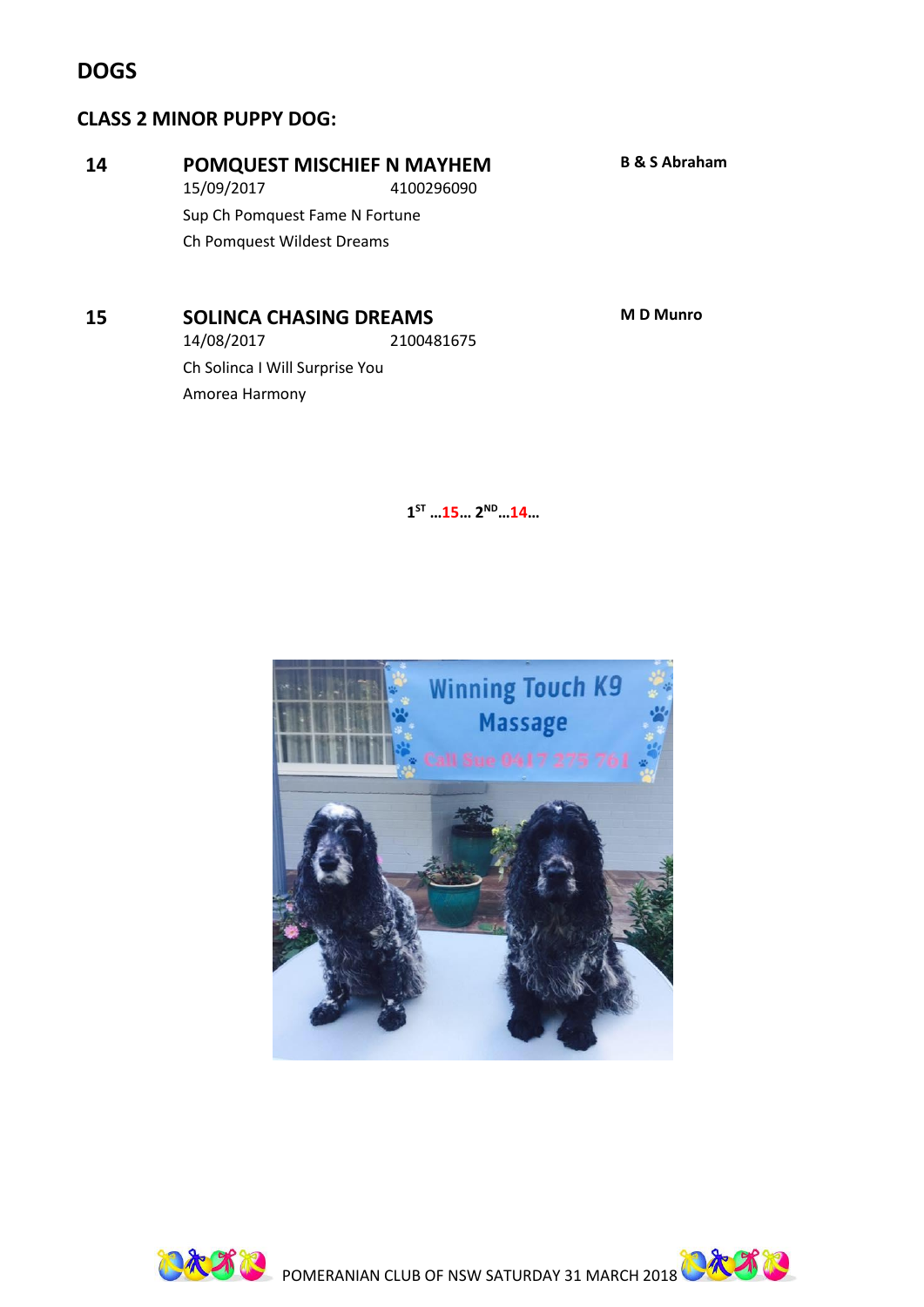#### **17 ALTANIA ASSYRTIKO SM Beinke** 25/05/2017 5100101011 Ch Pomquest Rock The Box Ch Altania Amiri Blanc **18 SOLTAYSHA SUNNYDALE ANGELUS J Jones** 23/06/2017 2100478035 Pomteddy Making Memories Ch Roxypoms Darla Rose **16 AMOREA BIG BROTHERS KARMA Amorea knls** 03/07/2017 2100480546 Difiore Octavius Amorea My Best Friend

**1 ST …17… 2ND…16…3 RD……18….**

#### **CLASS 4 JUNIOR DOG:**

| 19 | <b>ROXYPOMS YOGI BEAR</b> |            | <b>K</b> Robbins |
|----|---------------------------|------------|------------------|
| A  | 12/03/2017                | 2100472310 |                  |
|    | Crouchent Sandy Sam       |            |                  |
|    | Pompalace Light My Fire   |            |                  |
|    |                           |            |                  |
|    |                           |            |                  |

#### **20 FERONA GREAT EXPECTATIONS Y Rolfe**

29/03/2017 2100471478 Sup Ch Chriscendo Countdown (IMP Can) Uniform Of The Queen (IMP ICE)

**1 ST …20… 2ND……** 



**PAA B**POMERANIAN CLUB OF NSW SATURDAY 31 MARCH 2018 **PAA B**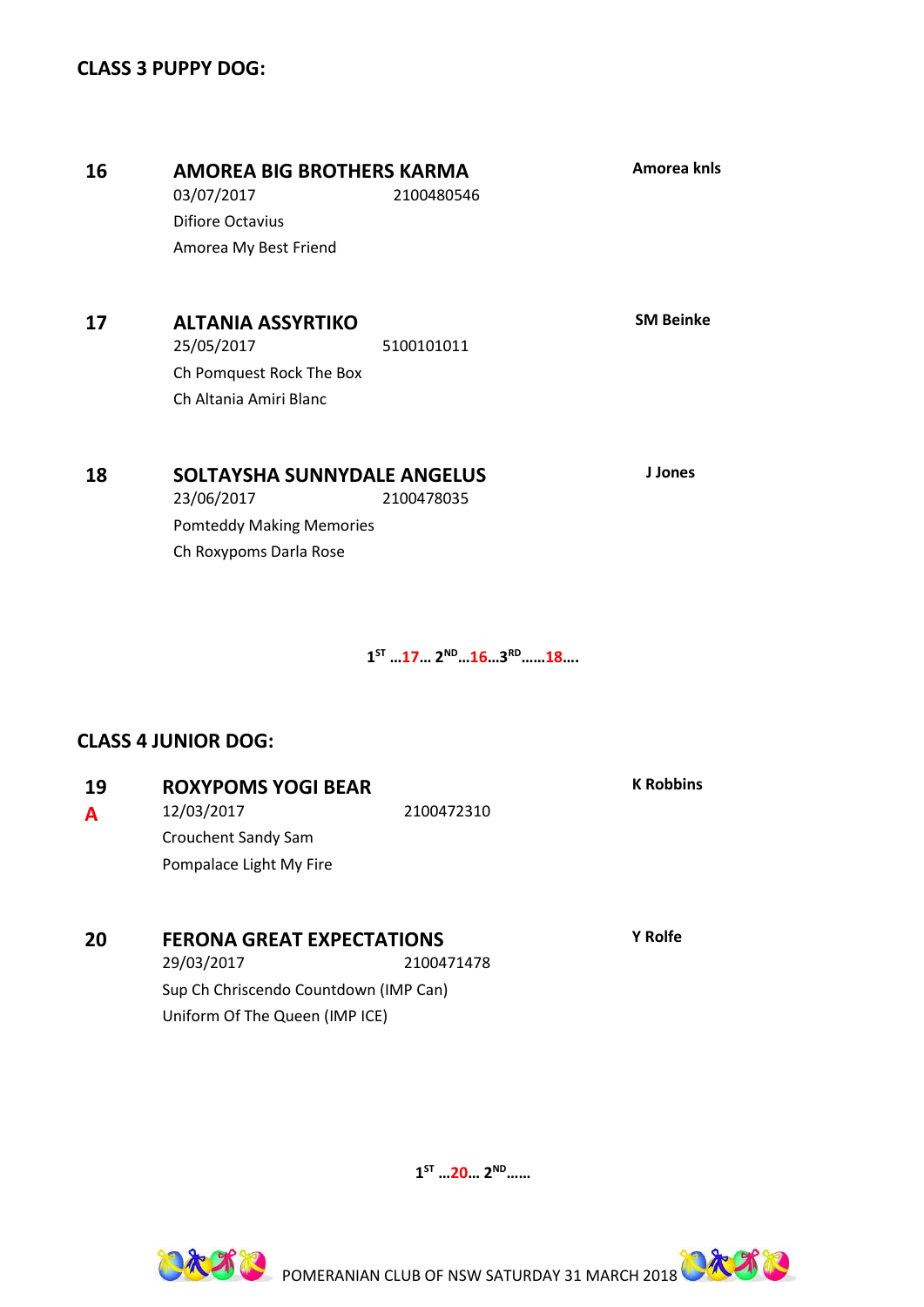#### **CLASS 5 INTERMEDIATE DOG:**

### **21 CH ITTYBITTY MAGIC OF MOZ A Aldridge**

**A** 9/8/2016 2100457820 CH Ittybitty Black Friday Ittybitty Dark N Charming

**22 CH POMQUEST X FACTOR F Harris & B & S Abraham**

09/10/2015 Can Ch Ch Debonne's Sexy In A Box (IMP CAN) Sup Ch Pomquest Dare To Dream

#### **23 TIME STOPPER OF QUEEN CHARLOTTE (IMP**

**BLR)**

27/6/2015 PK 30077/15 CR Retuen Of The King Datstar Vivacious

#### **24 CH POMQUEST Y SO SERIOUS R Walsh & B & S Abraham**

09/10/2015 4100264621 Can Ch Ch Debonne's Sexy In A Box (IMP CAN) Ch Pomquest Now N Forever

**OLTENIA KENNELS**



**1 ST ..24… 2ND…23… 3RD ..22…**

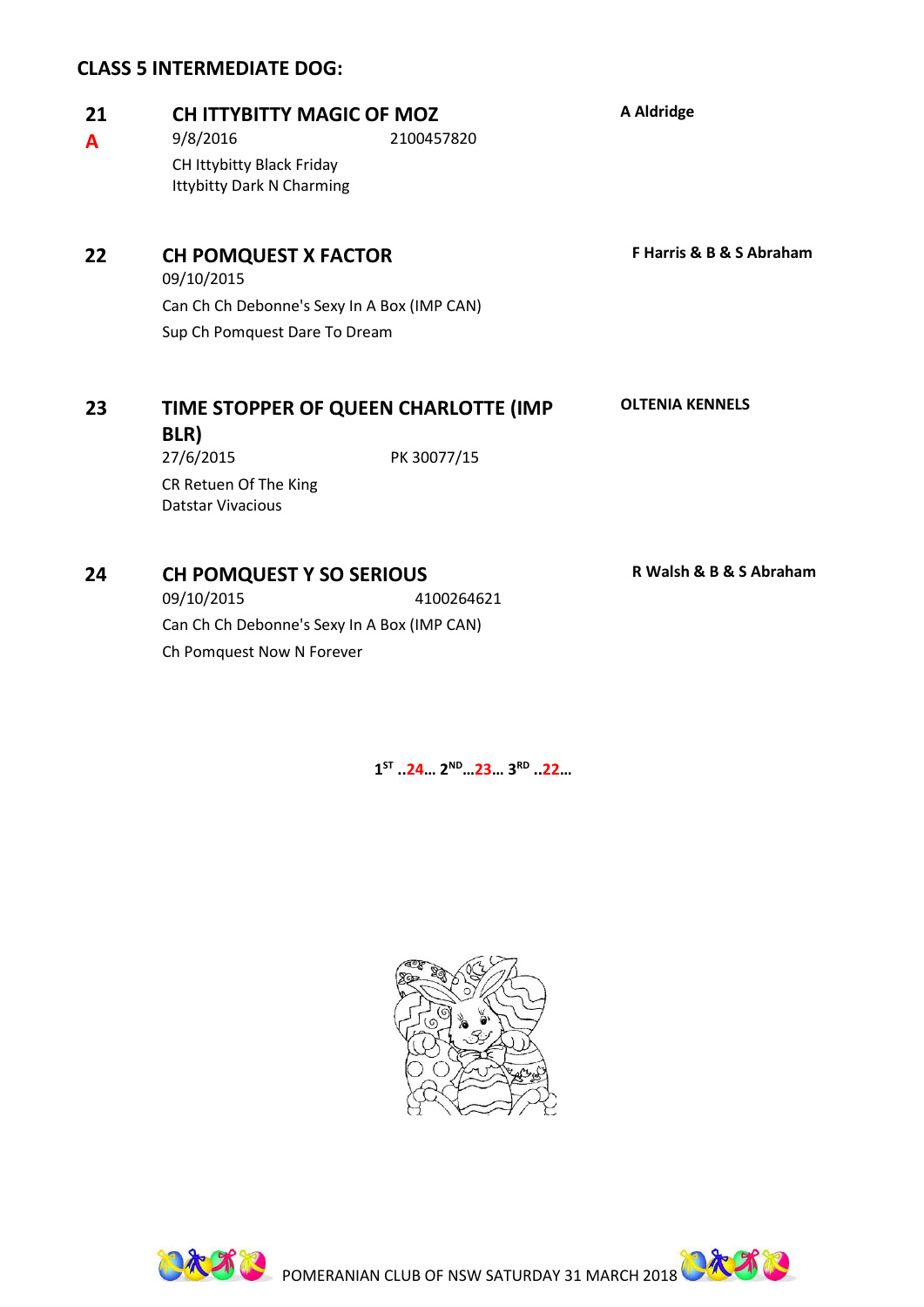#### **CLASS 10 AUSTRALIAN BRED DOG:**

| 25 | CH POMQUEST TRICK OR TREAT                            |            | <b>B &amp; S Abraham</b> |
|----|-------------------------------------------------------|------------|--------------------------|
|    | 31/10/2016                                            | 4100282209 |                          |
|    | Ch Pomquest Rock The Box<br>Ch Pomquest Now N Forever |            |                          |
|    |                                                       |            |                          |
| 26 | <b>AMOREA CHAI LATTE</b><br>11/02/2015                | 2100427101 | <b>Amorea Kennels</b>    |
|    | Ch Amorea Tea Time                                    |            |                          |
|    | Amorea Dianah                                         |            |                          |
|    | <b>DELRUNDA SIMPLY SCRUMPTIOUS</b>                    |            | <b>E A Friedman</b>      |
| 27 | 6/5/2015                                              | 2100430439 |                          |
|    | Delrunda Dot Com<br>CH Chriscendo Calloway (IMP CAN)  |            |                          |
|    |                                                       |            |                          |
| 28 | <b>CH SOLINCA I WILL SURPRISE YOU</b><br>04/09/2016   | 2100459381 | <b>MD Munro</b>          |
|    | Am Gr Ch Sup Ch Ragdoll's Dress Blues                 |            |                          |
|    | Fairytails Once Upon A Time                           |            |                          |
| 29 | <b>ROXYPOMS PANDO</b>                                 |            | <b>K Robbins</b>         |
| A  | 23/11/2015                                            | 2100441819 |                          |
|    | Rothlynne Bronson                                     |            |                          |
|    | Roxypoms Dark Angel                                   |            |                          |
|    |                                                       |            | Y Rolfe                  |
| 30 | <b>FERONA HEARTS ON FIRE</b><br>29/03/2017            | 2100471475 |                          |
|    | Ch Delrunda Lord O The Manor                          |            |                          |
|    | Ch Ferona Won To Envy At Renoir                       |            |                          |
|    |                                                       |            |                          |
| 31 | <b>CH POMQUEST TRUE BLUE</b>                          |            | V Spiteri                |
| A  | 25/03/2015                                            | 4100255928 |                          |
|    | Ch Neadthav The Grat Dane (IID)                       |            |                          |
|    | Ch Pomquest Magic Happens                             |            |                          |
|    |                                                       |            |                          |



**POMERANIAN CLUB OF NSW SATURDAY 31 MARCH 2018 CARA TO**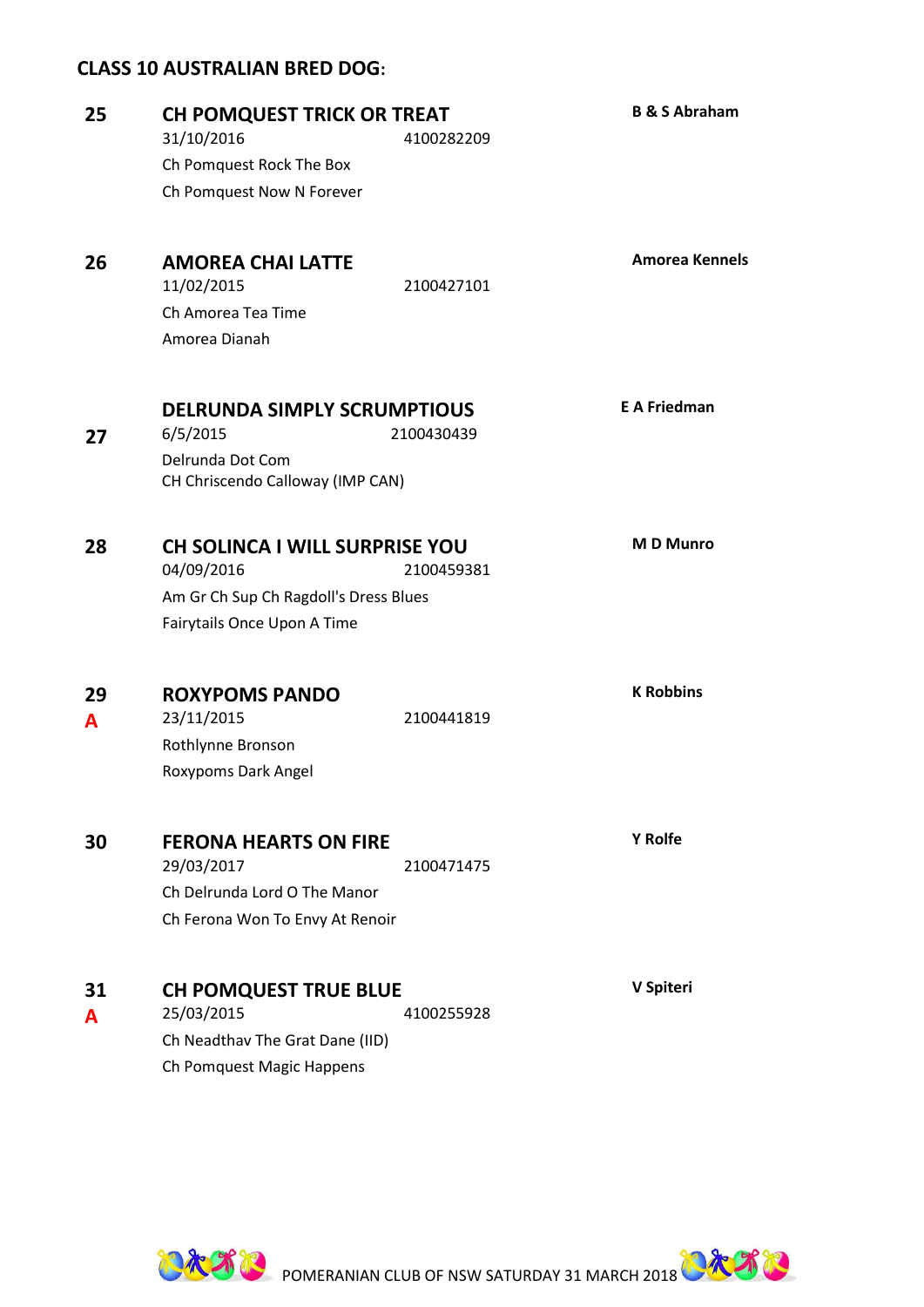#### **CLASS 10 AUSTRALIAN BRED DOG CONT:**

**A**

#### **32 SUP CH POMTEDDY MR WUNDAFULL T Waters**

17/07/2013 2100388518 Sup Ch Crouchent Wunda Boy Ch Crouchent Sameeka Elise

**33 CH CHIMERE HEYGOODLOOKING DL Williams** 28/10/2014 2100416228 Sup Ch Chimere Wild Colonial Boy Ch Chimere Call Me Mademoiselle

**1 ST …30… 2 ND…33… 3RD …27…**



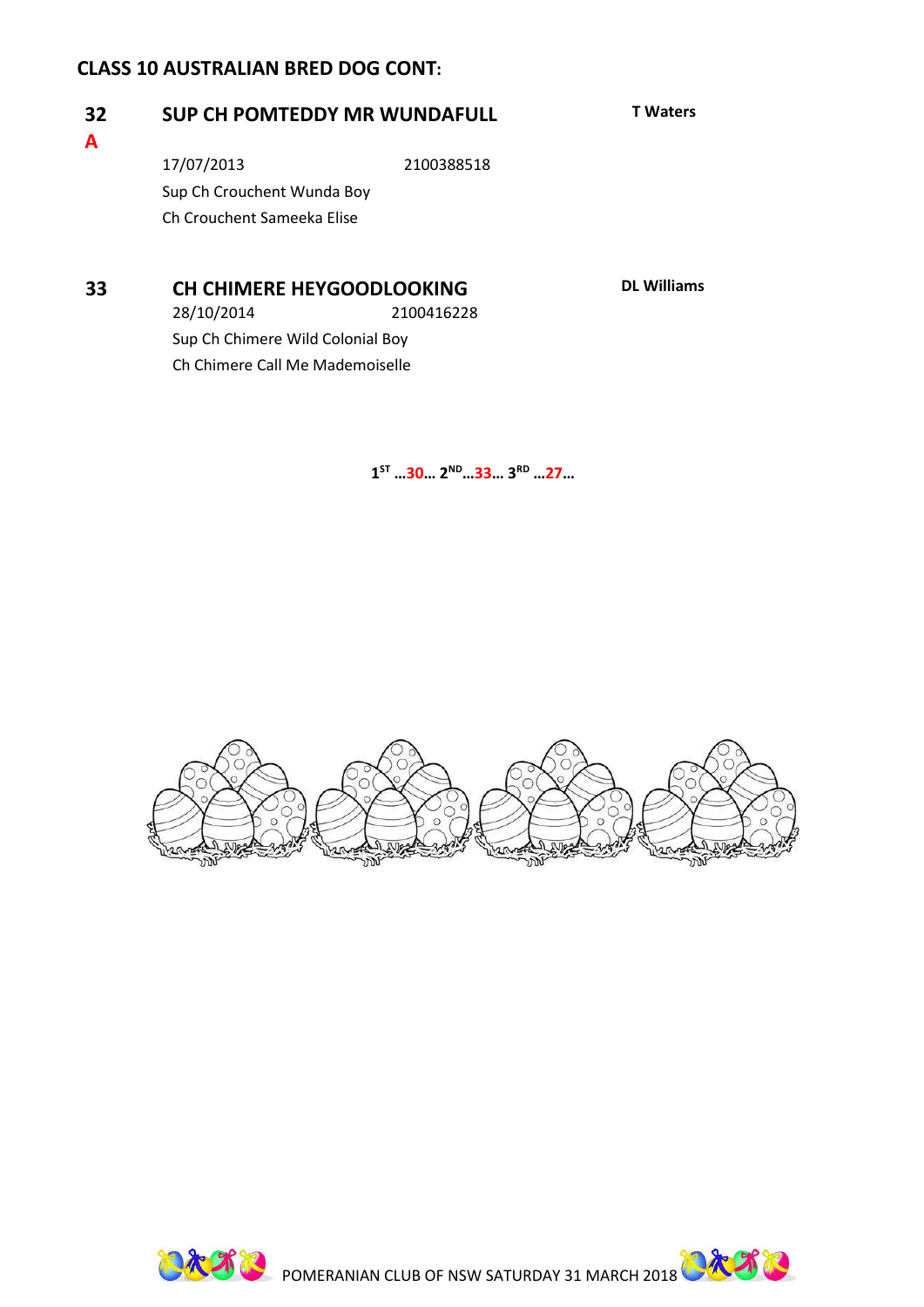#### **CLASS 11 OPEN DOG:**

| 34      | SUP CH POMQUEST NEVERENDING STORY<br>26/04/2014                            | 4100242235    | Amesen Kennels / B & S Abraham |
|---------|----------------------------------------------------------------------------|---------------|--------------------------------|
|         | Sup Ch Pomquest Fame N Fortune                                             |               |                                |
|         | Sup Ch Pomquest Dare To Dream                                              |               |                                |
| 35      | CAN CH SUP CH CHRISCENDO COOL WITH IT                                      |               | <b>E A FRIEDMAN</b>            |
|         | (IMP CAN)<br>12/6/2014                                                     | BL568041      |                                |
|         | Can CH Mythical To Heck With It (CAN)<br>Chriscendo Cameo Perfomance (CAN) |               |                                |
| 36      | <b>ANSAVON COUNT DE CARLO</b><br>25/03/2013                                | 2100388991    | <b>L McGrath</b>               |
|         | Meadowspark Black It Is                                                    |               |                                |
|         | Ch Ansavon Mischief Maker                                                  |               |                                |
| 37      | <b>CH DELRUNDA LORD O MANOR</b>                                            |               | Y Rolfe                        |
|         | 10/11/2013                                                                 | 2100398613    |                                |
|         | Ch Neadthav Hugo Boss                                                      |               |                                |
|         | Ch Delrunda Make Believe                                                   |               |                                |
| 38<br>A | INT CH 007SECRETAGENTFOR UK (IMP ITY)<br>29/03/2013                        | ROI 15/65025  | Y Rolfe                        |
|         | Ity Int Rep Wu Ch Powerpom Casino Royal                                    |               |                                |
|         | Kgz Kgzj Kz Ch Yantanoe Okrovishe Cnoma Charli                             |               |                                |
| 39      | <b>SUNRYZE POMS LETS START RIGHT NOW</b>                                   |               | <b>T</b> Waters                |
|         | (IMP BRAZIL)<br>30/10/2015                                                 | SPAI/15/10434 |                                |
|         | Sunryze Poms The Hangover Stu                                              |               |                                |
|         | <b>Sunryze Poms Dream Continues</b>                                        |               |                                |
|         |                                                                            |               |                                |
|         |                                                                            |               |                                |

**1 ST …37… 2ND…34… 3RD …39…**

**CHALLENGE DOG ……30…… RESERVE CHALLENGE DOG ……33………**

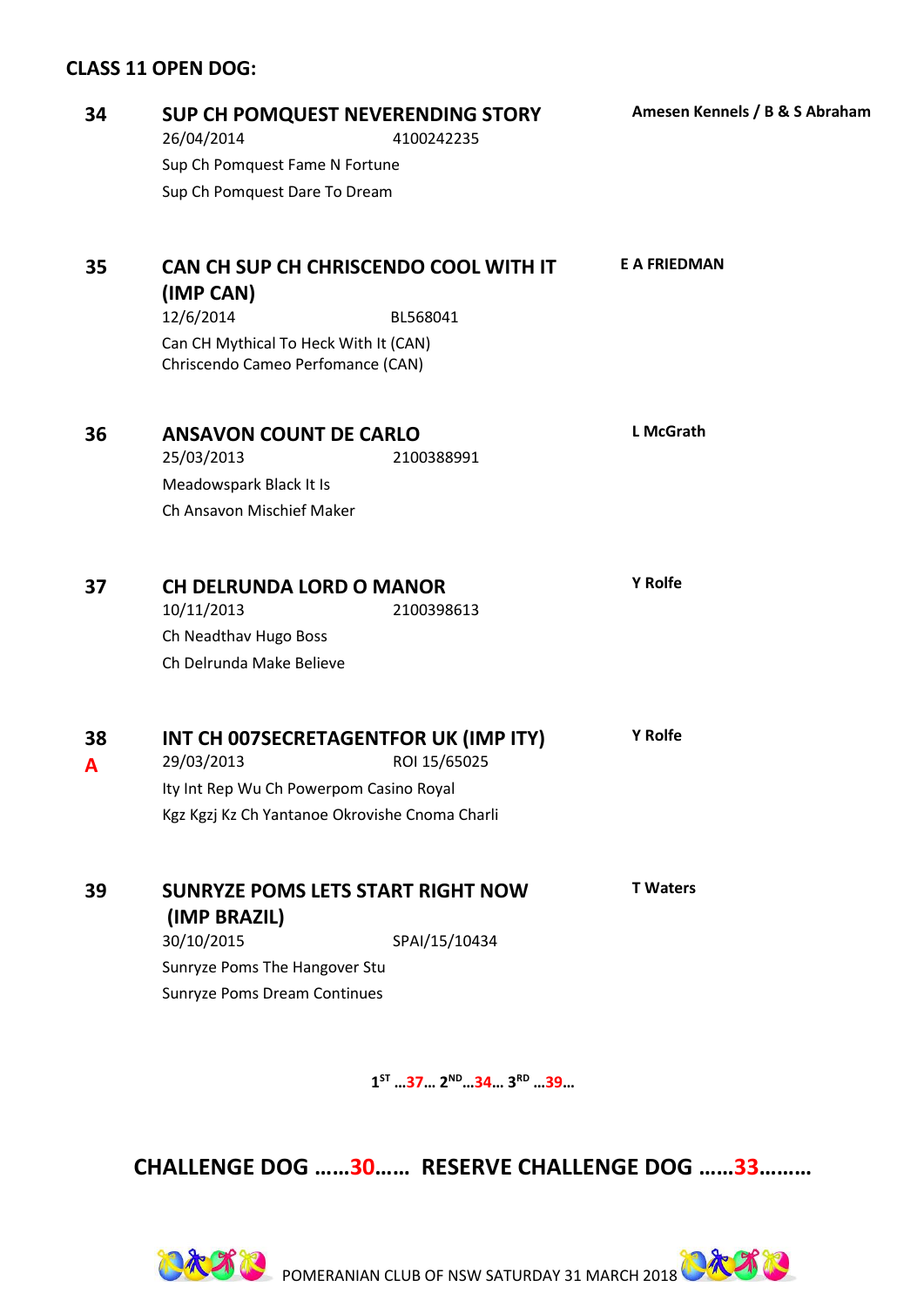#### **BITCH CLASSES**

#### **CLAS 2A MINOR PUPPY BITCH:**

#### **40 POMQUEST HELLO GORGEOUS B & S Abraham**

11/09/2017 4100295885 Ch Pomquest True Blue Ch Pomquest Xquisite

#### **41 POSMO IM A LITTLE STAR S L Wilkinson**

14/09/2017 2100483409 Pomquest Wonderful World Ch Pomquest Xanadu





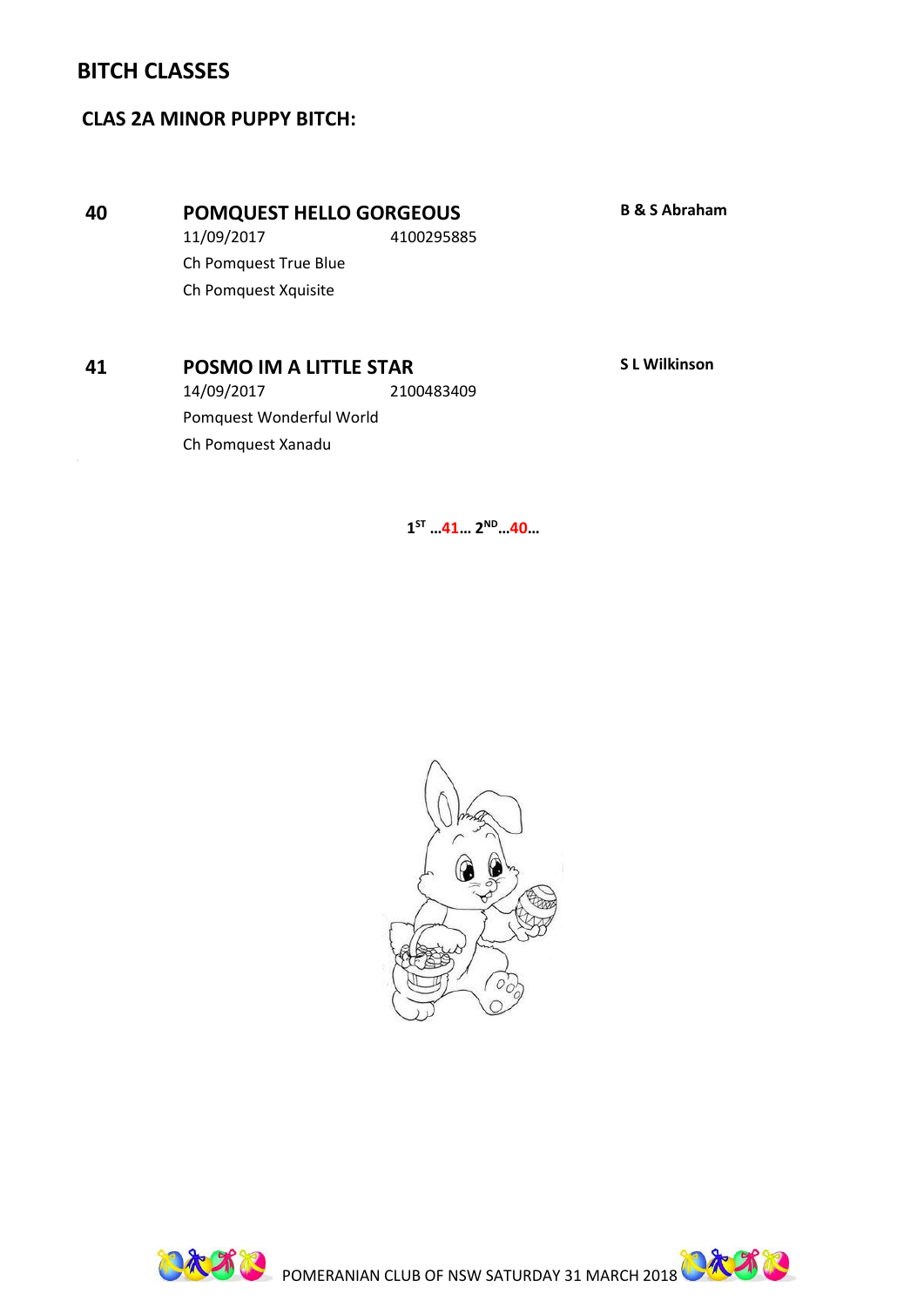#### **CLASS 3A PUPPY BITCH:**

| 42<br>A | <b>POMPACK CINDY MANCINI</b><br>23/05/2017<br>2100476274<br>Luarts Top Gun<br>Cruachan Dora The Explorer                        | R Jakovljevic  |
|---------|---------------------------------------------------------------------------------------------------------------------------------|----------------|
| 43      | SOLTAYSHA SUNNYDALE DRUSILLA<br>23/06/2017<br>2100478036<br><b>Pomteddy Making Memories</b><br>Ch Roxypoms Darla Rose           | J Jones        |
| 44      | <b>FERONA BELLEZZA MEDITERRANEA</b><br>06/05/2017<br>2100474858<br>Int Ch 007secretagentfor Uk (IMP ITY)<br>Ch Ferona Miss Dior | <b>Y</b> Rolfe |
| 45<br>A | <b>FERONA LA VENERE NERA</b><br>06/05/2017<br>2100474860<br>Int Ch 007secretagentfor Uk (IMP ITY)<br>Ch Ferona Miss Dior        | <b>Y</b> Rolfe |

**1 ST …44.. 2 ND…43… 3RD ……**





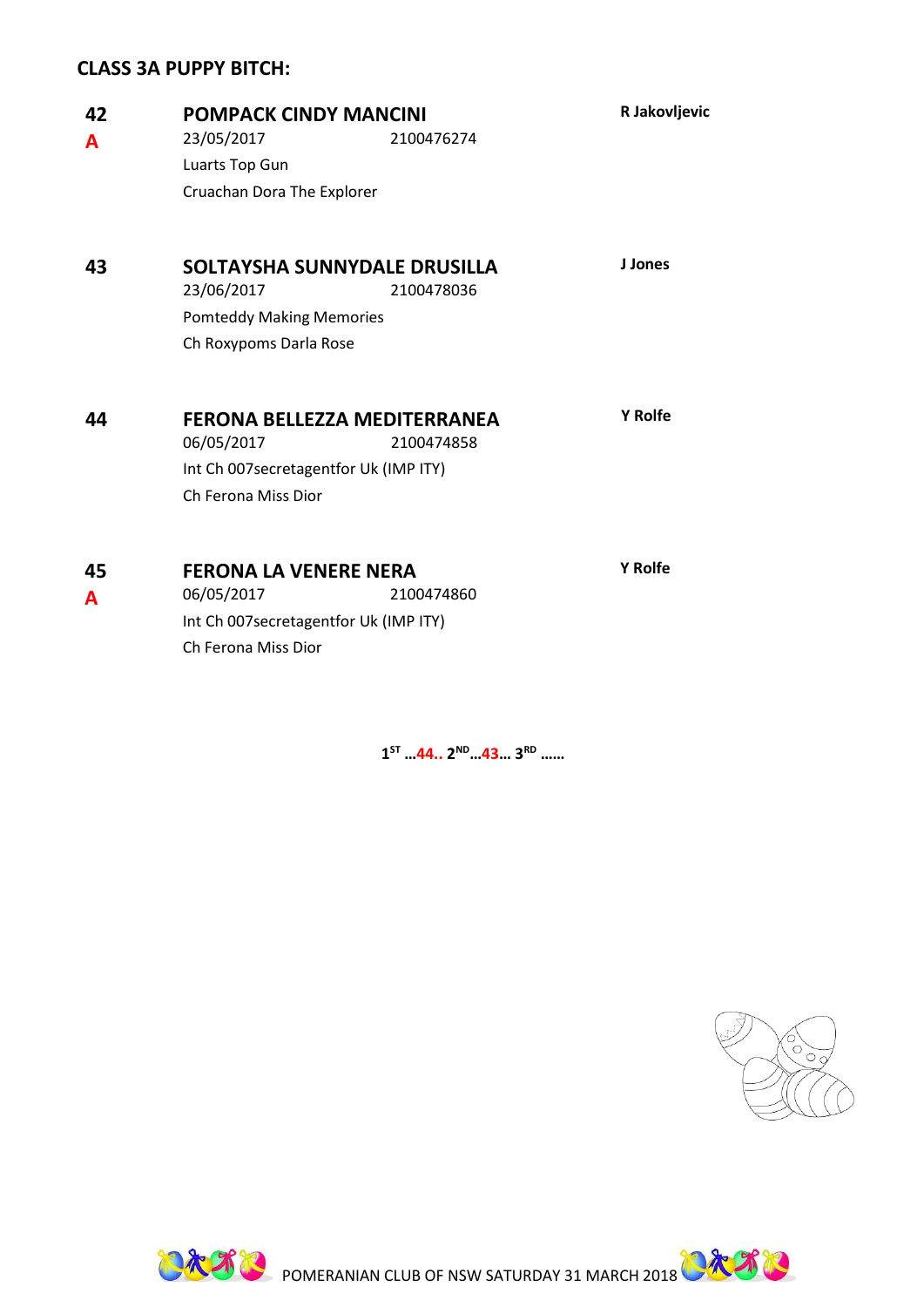#### **CLASS 4A JUNIOR BITCH:**

| 46 | <b>ZEIGEN TESTAMENT TO SUCCESS</b><br>05/10/2016<br>4100283155   | <b>K Haddon</b>     |
|----|------------------------------------------------------------------|---------------------|
|    | Am Ch Am Gr Ch Sup Ch Zeigen Aurora Australis                    |                     |
|    | Zeigen Danity Determination                                      |                     |
|    |                                                                  | G & R Malik         |
| 47 | <b>POMQUEST KISS OF A DRAGON</b><br>14/10/2016<br>4100280527     |                     |
|    | Ch Pomquest Rock The Box                                         |                     |
|    | Ch Pomquest Queen Of Dragons                                     |                     |
| 48 | <b>CH POMQUEST MAGICAL STORY</b>                                 | <b>M</b> Norton     |
|    | 07/10/2016<br>4100280457                                         |                     |
|    | Sup Ch Pomquest Neverending Story                                |                     |
|    | Jordysong Little Wonders                                         |                     |
| 49 | <b>ROXYPOMS PRECIOUS GIRL</b>                                    | <b>K Robbins</b>    |
| A  | 24/12/2016<br>2100466937                                         |                     |
|    | Crouchent Sandy Sam                                              |                     |
|    | Roxypoms Lexus                                                   |                     |
| 50 | <b>FERONA DARK N SEDUCTIVE</b>                                   | <b>Y Rolfe</b>      |
|    | 23/03/2017<br>2100471477                                         |                     |
|    | Ch Delrunda Lord O The Manor                                     |                     |
|    | Ch Ferona Won To Envy At Renoir                                  |                     |
| 51 | <b>CH FERONA DO I MAKE YOU NERVOUS</b>                           | <b>Y</b> Rolfe      |
|    | 10/02/2017<br>2100468937                                         |                     |
|    | Sup Ch Chriscendo Countdown (can)                                |                     |
|    | Ferona Won Foxy Lady                                             |                     |
| 52 | <b>POSMO GRACE OF ARMS</b>                                       | <b>SL Wilkinson</b> |
|    | 23/10/2016<br>2100464665                                         |                     |
|    | Chars Sensational Parti Avatar (IMP USA)<br>Posmo Touch Of Class |                     |
|    |                                                                  |                     |

**1 ST …52… 2ND…51… 3RD …48…**



**PART B**POMERANIAN CLUB OF NSW SATURDAY 31 MARCH 2018 **PART B**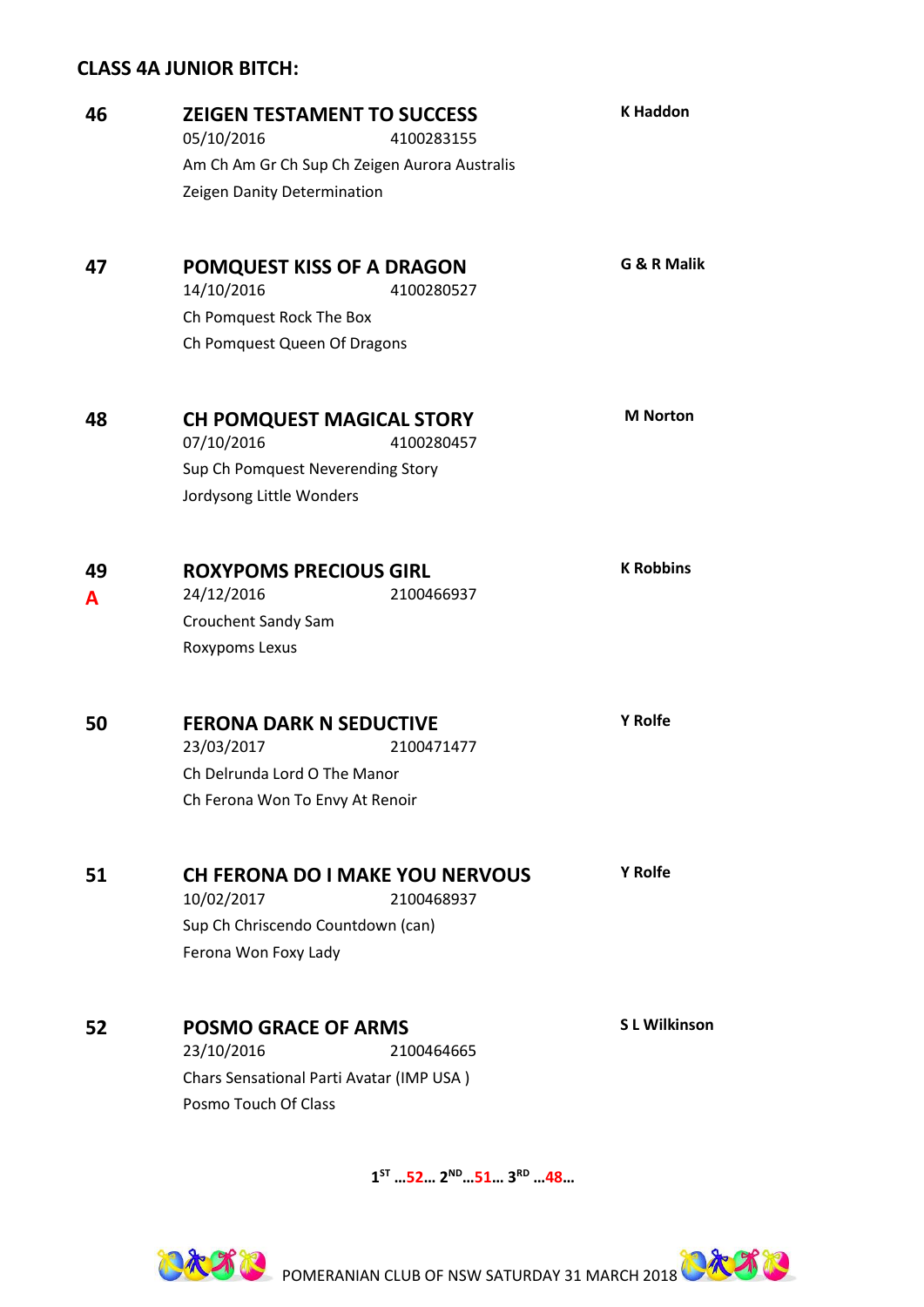#### **CLASS 5A INTERMEDIATE BITCH:**

| 53 | <b>POMSNOW DAISY WHITE DREAM</b><br>12/05/2015<br>6100093017                                   |                                        | R Chan           |  |
|----|------------------------------------------------------------------------------------------------|----------------------------------------|------------------|--|
|    | Ch Snowy Of Chiao Li Ya                                                                        |                                        |                  |  |
|    | Crouchet Buttercup                                                                             |                                        |                  |  |
| 54 | POMQUEST VIVA LAS VEGAS<br>25/09/2015                                                          | 4100264038                             | G & R Malik      |  |
|    | Sup Ch Pomquest Fame & Fortune                                                                 |                                        |                  |  |
|    | Ch Pomquest Make A Wish                                                                        |                                        |                  |  |
| 55 | <b>FERONA WON ENVIED BY ALL</b>                                                                |                                        | <b>Y</b> Rolfe   |  |
| A  | 12/05/2016                                                                                     | 2100452389                             |                  |  |
|    | NZ Ch/Ch Renoir Call Me Mr Won Of A Kind (IMP NZ)                                              |                                        |                  |  |
|    | Gr Ch Ferona Smart In Black                                                                    |                                        |                  |  |
| 56 | <b>MAKINART QUEEN OFTHE NIGHT</b><br>01/08/2016                                                | 2100458831                             | V Spiteri        |  |
|    | Jordysong Let The Son Shine                                                                    |                                        |                  |  |
|    | Makinart Koko Bear                                                                             |                                        |                  |  |
| 57 |                                                                                                | SUNRYZE POMS EMPIRE MAGIC (IMP BRAZIL) | <b>T</b> Waters  |  |
|    | 09/01/2016                                                                                     | SPAI/16/01163                          |                  |  |
|    | Sunryze Poms Empire Of Dreams                                                                  |                                        |                  |  |
|    | Sunryze Poms Sun Bright                                                                        |                                        |                  |  |
|    | <b>CH FAIRYTAILS TINY DANCER</b>                                                               |                                        | <b>M</b> Weinert |  |
| 58 | 21/09/2016                                                                                     | 2100462791                             |                  |  |
|    | Am Gr Ch/sup Ch Ragdoll's Dress Blues(imp Usa)<br>Ch Island's Dancing With The Stars (imp Usa) |                                        |                  |  |
|    |                                                                                                |                                        |                  |  |

**1 ST …58… 2ND…57… 3 RD …53…..**



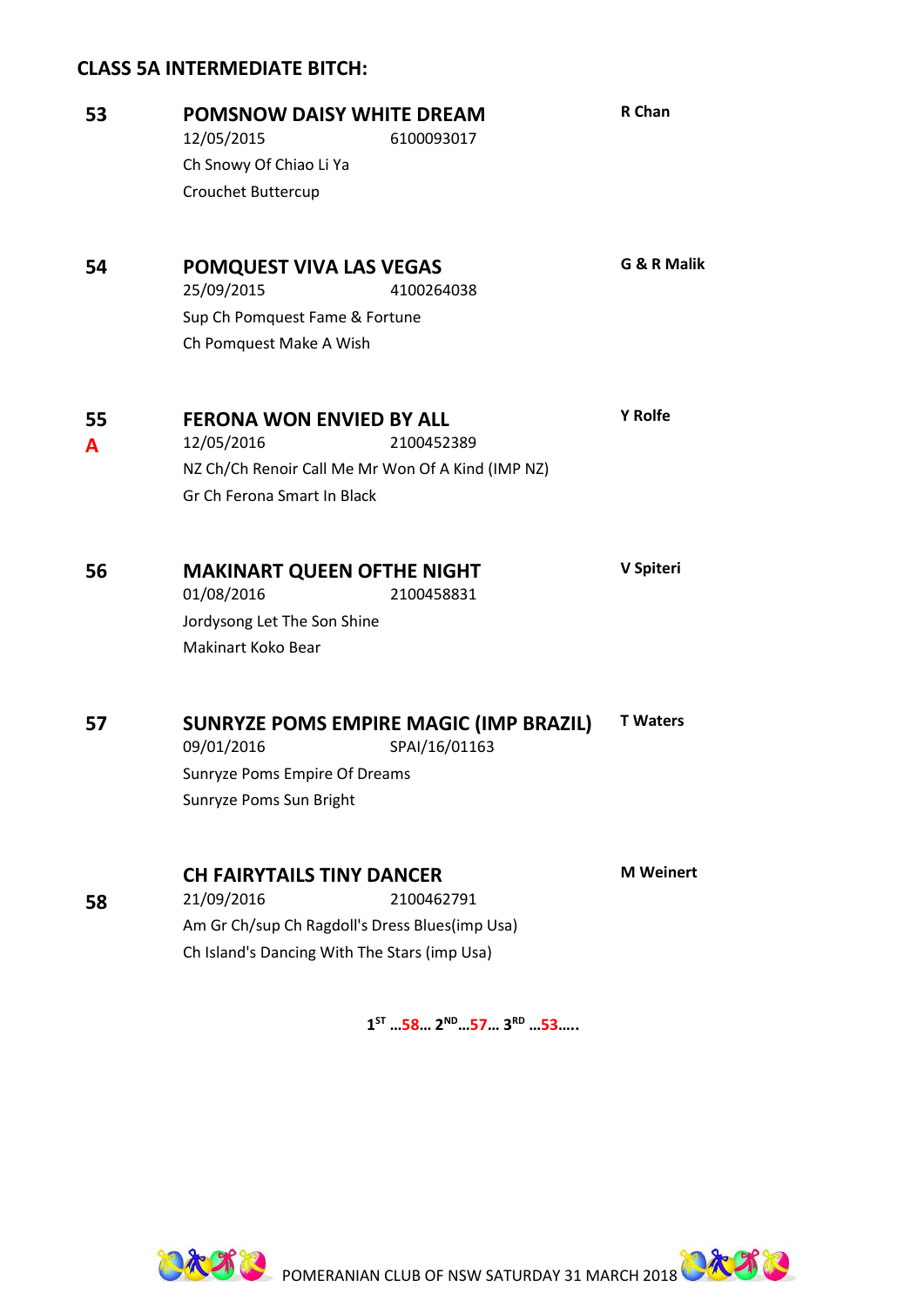#### **CLASS 10A AUSTRALIAN BRED BITCH:**

| 59 | <b>CH POMQUEST BEWITCHED</b>                                                                       | <b>B &amp; S Abraham</b> |
|----|----------------------------------------------------------------------------------------------------|--------------------------|
|    | 31/10/2016<br>4100282211                                                                           |                          |
|    | Ch Pomquest Rock The Box                                                                           |                          |
|    | Ch Pomquest Now N Forever                                                                          |                          |
| 60 | <b>DELRUNDA JUST MAGIC</b>                                                                         | <b>E A FRIEDMAN</b>      |
| A  | 1/2/2016<br>2100454735                                                                             |                          |
|    | CAN CH CH Chriscendo Cool With It (IMP CAN)<br>CH Delrunda Ain't Misbehavin                        |                          |
| 61 | <b>CH OLTENIA LIL MISS GLAMOUR</b>                                                                 | <b>OLTENIA KENNELS</b>   |
|    | 4/11/2015<br>6100095935                                                                            |                          |
|    | CH Prestizh Mistral Kusto Barselona (IMP BLR)<br>CH Prestizh Mistral Cattleya Kolombians (IMP BLR) |                          |
| 62 | <b>ROXYPOMS HOPE</b>                                                                               | <b>K Robbins</b>         |
| A  | 22/09/2016<br>2100462670                                                                           |                          |
|    | Crouchent Sandy Sam                                                                                |                          |
|    | Roxypoms Black Caviar                                                                              |                          |
| 63 | <b>CH FERONA WON INA BILLION</b><br>13/10/2016<br>2100460908                                       | Y Rolfe                  |
|    | Can Ch/Sup Ch Chriscendo Can You Believe (IMP CAN)                                                 |                          |
|    | Gr Ch Ferona Won Ina Million                                                                       |                          |
| 64 | <b>FERONA WON CLASSIC DREAM</b>                                                                    | <b>Y</b> Rolfe           |
|    | 21/10/2016<br>2100461904                                                                           |                          |
|    | Nz Ch Renoir Call Me Mr Won Aofa Kind (IMP NZ)                                                     |                          |
|    | Ferona Cover Girl                                                                                  |                          |
| 65 | <b>FAIRYTAILS JUST A DREAM</b>                                                                     | <b>M</b> Weinert         |
| A  | 28/07/2016<br>2100457577                                                                           |                          |
|    | Am Gr Ch Sup Ch Ragdoll's Dress Blues (IMP USA)                                                    |                          |
|    | Pomteddy Dream A Little Dream                                                                      |                          |

**1 ST …59… 2ND…61… 3RD …64…**



**PART REPORT AND ARREST OF NSW SATURDAY 31 MARCH 2018 ARRIVERS**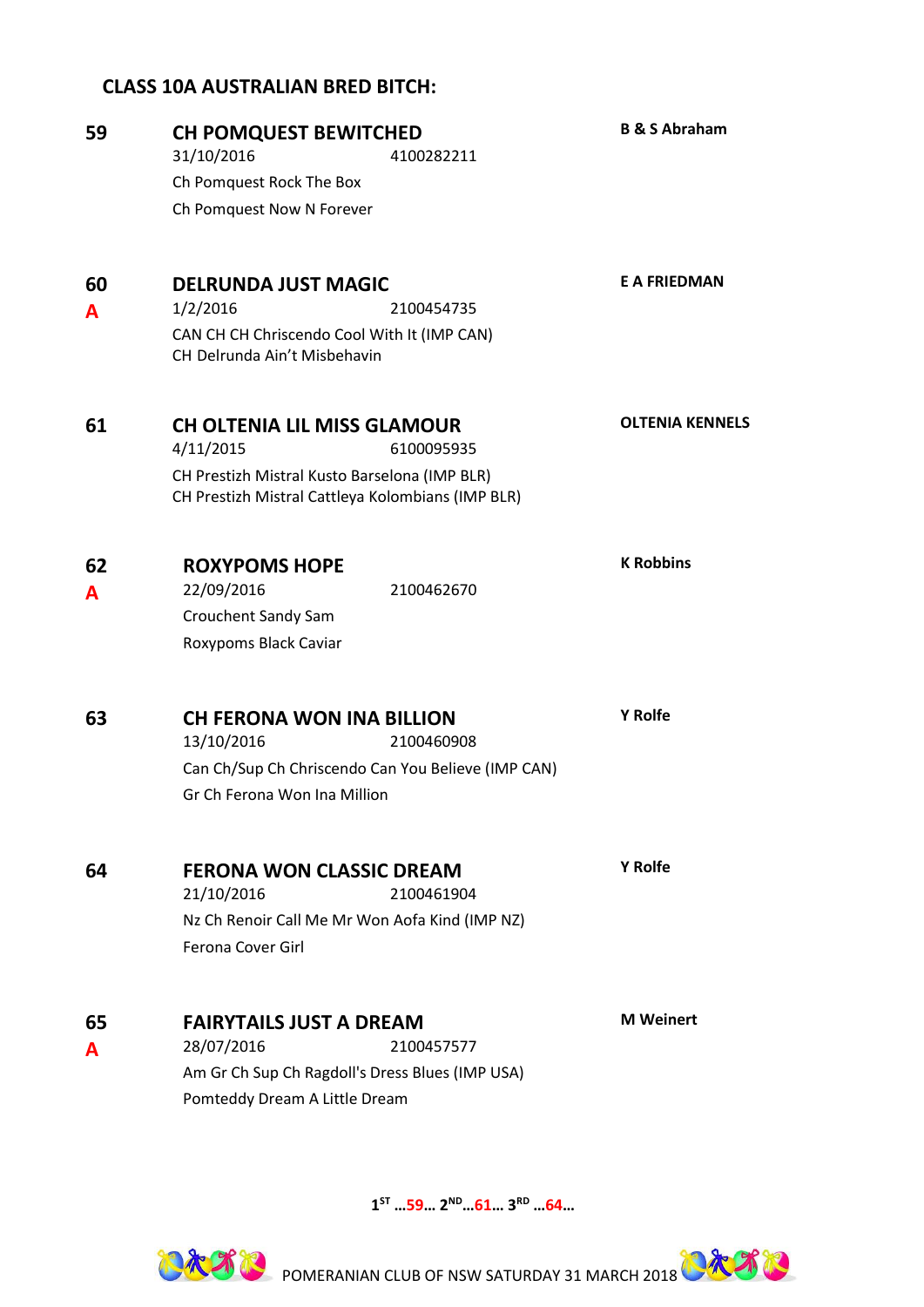#### **CLASS 11A OPEN BITCH**

| 66 | <b>CH POMQUEST NOW N FOREVER</b><br>26/04/2014                                                     | 4100242233                                | <b>B &amp; S Abraham</b> |
|----|----------------------------------------------------------------------------------------------------|-------------------------------------------|--------------------------|
|    | Sup Ch Pomquest Fame N Fortune                                                                     |                                           |                          |
|    | Sup Ch Pomquest Dare To Dream                                                                      |                                           |                          |
| 67 | <b>DELRUNDA TO HECK WITH IT</b>                                                                    |                                           | <b>E A FRIEDMAN</b>      |
|    | 1/4/2016                                                                                           | 2100454737                                |                          |
|    | CAN CH CH Chriscendo Cool With It (IMP CAN)<br>CH Delrunda Ain't Misbehavin                        |                                           |                          |
| 68 |                                                                                                    | <b>CH OLTENIA LIL MIS GLITZ N GLAMOUR</b> | <b>OLTENIA KENNELS</b>   |
|    | 19/3/15                                                                                            | 6100092696                                |                          |
|    | CH Prestizh Mistral Kusto Barselona (IMP BLR)<br>CH Prestizh Mistral Cattleya Kolombians (IMP BLR) |                                           |                          |
|    |                                                                                                    |                                           |                          |
| 69 | <b>CH FERONA SWEET SENSATION</b>                                                                   |                                           | <b>Y Rolfe</b>           |
|    | 19/09/2014                                                                                         | 2100414048                                |                          |
|    | Sup Ch Chriscendo Countown (IMP CAN)                                                               |                                           |                          |
|    | Ch Ferona Foxie Lady                                                                               |                                           |                          |
|    | <b>CH POMQUEST QUEEN OF DRAGONS</b>                                                                |                                           | R Walsh                  |
| 70 | 19/10/2014                                                                                         | 4100249090                                |                          |
| A  | Sup Ch Pomquest Fame N Fortune                                                                     |                                           |                          |
|    | Sup Ch Pomquest Dare To Dream                                                                      |                                           |                          |
|    |                                                                                                    |                                           |                          |

**1 ST 66…… 2ND..69.. 3 RD …68…**

**CHALLENGE BITCH…66…… RESERVE CHALLENGE BITCH …44……**

*BEST IN SHOW…30……… RUNNER UP IN SHOW …66……….*



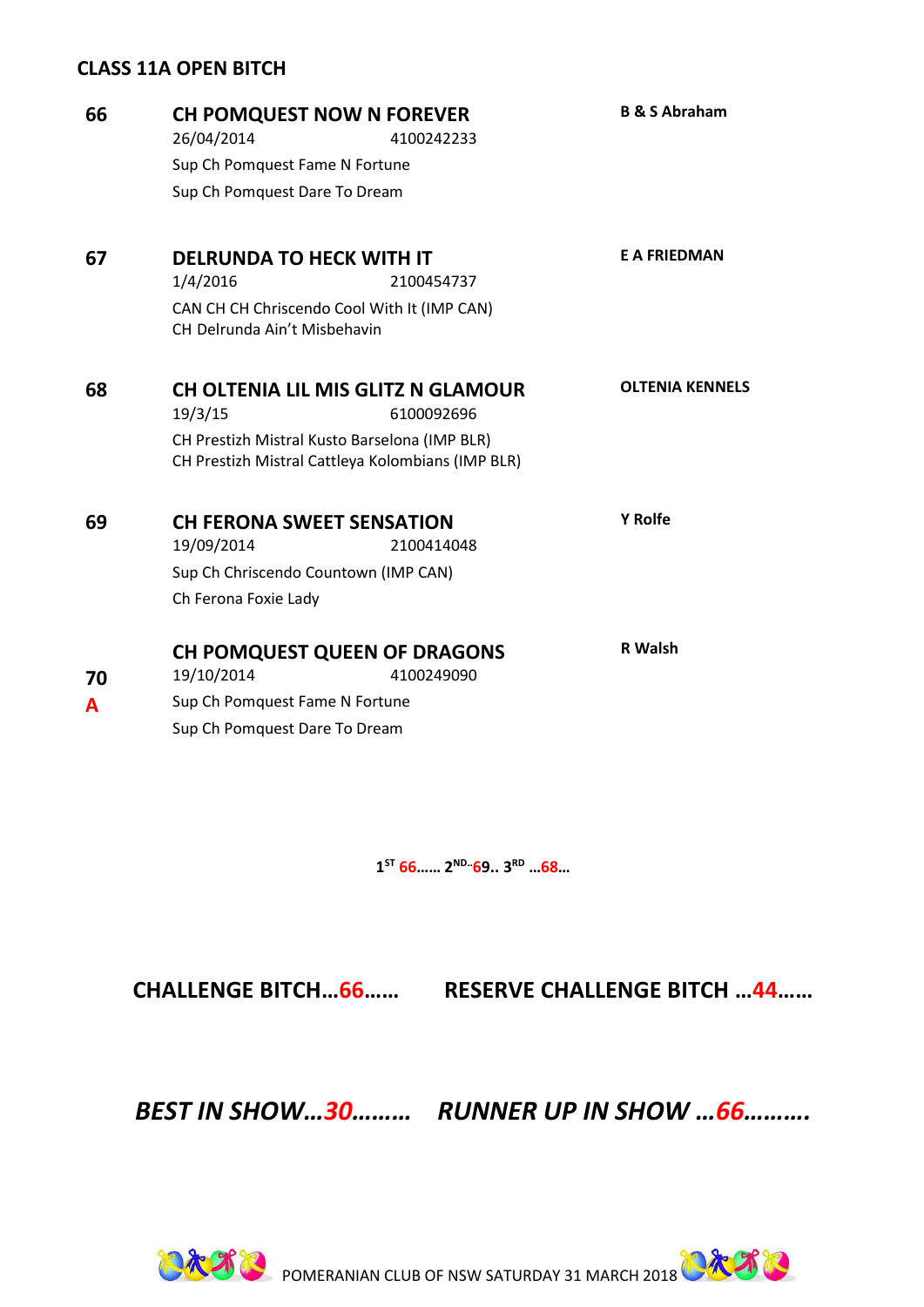#### **NEUTER CLASSES**

#### **CLASS 18 NEUTER DOG:**

| -71 | <b>DELRUNDA HARRY POTTER</b> |            |
|-----|------------------------------|------------|
| A   | 02/04/2016                   | 2100454732 |
|     | Delrunda Dot Com             |            |
|     | Delrunda Im No Angel         |            |
|     |                              |            |

#### **72 JORDYSONG LITTLE LION MAN Miss R Walsh**

09/10/2012 2100371100 Solinca Hot August Night Ansavon Our Gemma

**71 DELRUNDA HARRY POTTER C Cruz & S Ryan**

**1 ST …72…2 nd…….** 

#### **CLASS 18A NEUTER BITCH**

**73 NEUT CH CH ZEIGEN RAISING THE BAR C Cruz & S Ryan** 09/10/2015 4100265785 Ch Zeigen Justice Ov The Peace Ch Zeigen Brazen And Amazing

#### **BEST NEUTER IN SHOW……73……RUNNER UP NEUTER IN SHOW……72…………**

**1 ST …73…**







**POMERANIAN CLUB OF NSW SATURDAY 31 MARCH 2018**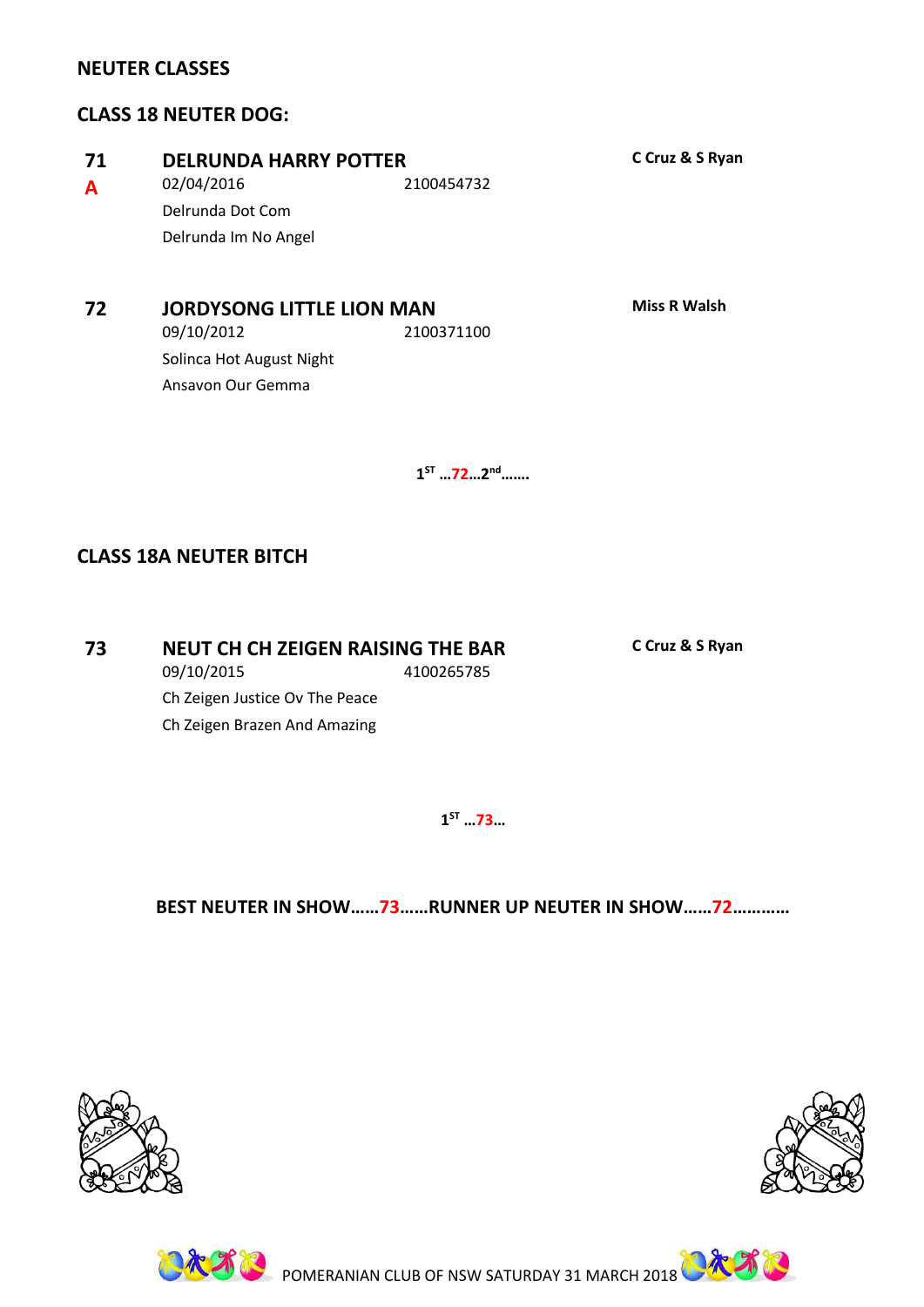#### **PROPERTY CLASSES:**

#### *BEST ANY OTHER COLOUR*

- 36 ANSAVON COUNT DE CARLO LANGERATH
- 45 FERONA LA VENERE NERA Y ROLFE
- 50 FERONA DARK N SEDUCTIVE Y ROLFE
- 53 POMSNOW DAISY WITH DREAM R CHAN
- 56 MAKINART QUEEN OF THE NIGHT V SPITERI

**1 ST…53……**

#### *BEST COAT*

- 24 CH POMQUEST Y SO SERIOUS R WALSH & B & S ABRAHAM
- 37 CH DELRUNDA LORD O MANOR Y ROLFE

**1 ST…37……**

#### *BEST HEAD*

- 58 CH FAIRYTAILS TINY DANCER MINIMUM M WEINERT
- 64 FERONA WON CLASSIC DREAM Y ROLFE
- 68 CH OLTENIA LIL MIS GLITZ N GLAMOUR OLTENIA KENNELS
- 71 DELRUNDA HARRY POTTER C CRUZ & S RYAN

**1 ST…64……**

#### *BEST GAIT*

- 36 ANSAVON COUNT DE CARLO LANGERATH
- 44 FERONA BELLEZZA MEDITERRANEA Y ROLFE
- 61 CH OLTENIA LIL MISS GLAMOUR OLTENIA KENNELS
- 69 CH FERONA SWEET SENSATION Y ROLFE

**1 ST…44……**

#### *BEST TAIL*

- 24 CH POMQUEST Y SO SERIOUS R WALSH & B & S ABRAHAM
- 69 CH FERONA SWEET SENSATION Y ROLFE
- 73 CH ZEIGEN RAISING THE BAR C CRUZ & S RYAN

**1 ST…73……**



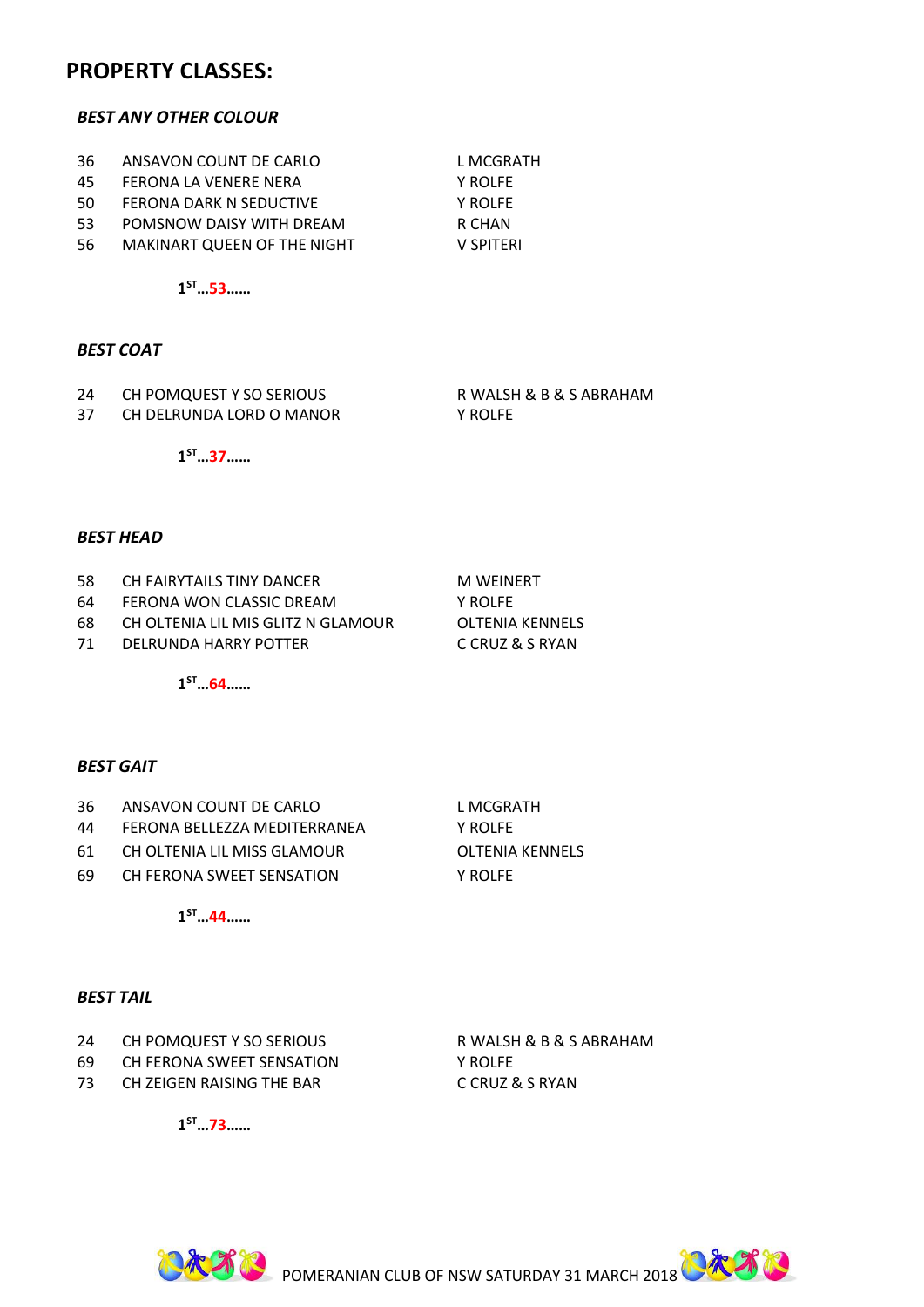#### *PARENT & PROGENY*

- **37** CH DELRUNDA LORD O MANOR Y ROLFE
- **66** CH POMQUEST NOW N FOREVER B & S ABRAHAM

**1 ST…37……**

#### *BREEDERS TEAM*

FERONA **A** POMQUEST

#### **1 STFERONA**



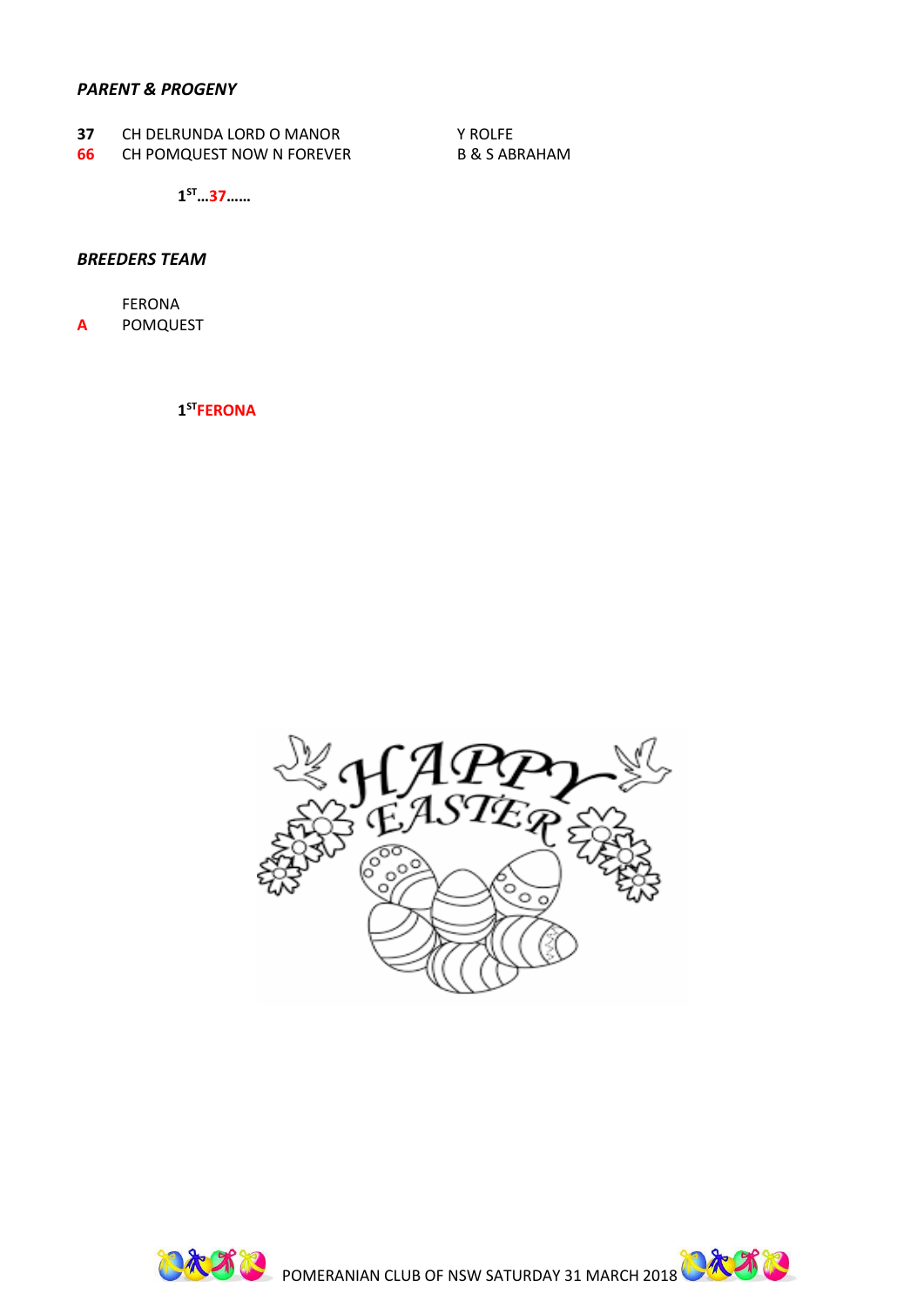

#### **JUDGE: MRS J HAMILTON (NEW ZEALAND)**

#### **BEST IN SHOW**

**…30……**

#### **RUNNER UP IN SHOW**

**…66……**

#### **BEST OPPOSITE SEX IN SHOW**

**…66……**

| <b>DOG CHALLENGE 30</b>                | <b>RES DOG CHALLENGE 33</b>                     |
|----------------------------------------|-------------------------------------------------|
| <b>BITCH CHALLENGE 66</b>              | <b>RES BITCH CHALLENGE  44</b>                  |
| <b>BEST BABY PUPPY IN SHOW6</b>        | <b>OPPOSITE BEST BABY PUPPY IN SHOW12</b>       |
| BEST MINOR PUPPY IN SHOW41             | <b>OPPOSITE BEST MINOR PUPPY IN SHOW 15</b>     |
| <b>BEST PUPPY IN SHOW 44</b>           | <b>OPPOSITE BEST PUPPY IN SHOW 17</b>           |
| <b>BEST JUNIOR IN SHOW 20</b>          | <b>OPPOSITE BEST JUNIOR IN SHOW 52</b>          |
| <b>BEST INTERMEDIATE IN SHOW24</b>     | <b>OPPOSITE BEST INTERMEDIATE IN SHOW 58</b>    |
| <b>BEST AUSTRALIAN BRED IN SHOW 30</b> | <b>OPOSITE BEST AUSTRALIAN BRED IN SHOW  59</b> |
| <b>BEST OPEN IN SHOW66</b>             | <b>OPPOSITE BEST OPEN IN SHOW37</b>             |
| <b>BEST NEUTER IN SHOW73</b>           | <b>OPPOSITE BEST NEUTER IN SHOW72</b>           |
| <b>BEST VETERAN IN SHOW </b>           | <b>BEST ANY OTHER COLOUR 53</b>                 |
| <b>BEST HEAD 64</b>                    | <b>BEST COAT 37</b>                             |
| <b>BEST TAIL  73</b>                   | <b>BREEDERS TEAM. FERONA.</b>                   |
| <b>BEST PARENT &amp; OFFSPRING 37</b>  | <b>BEST GAIT44</b>                              |

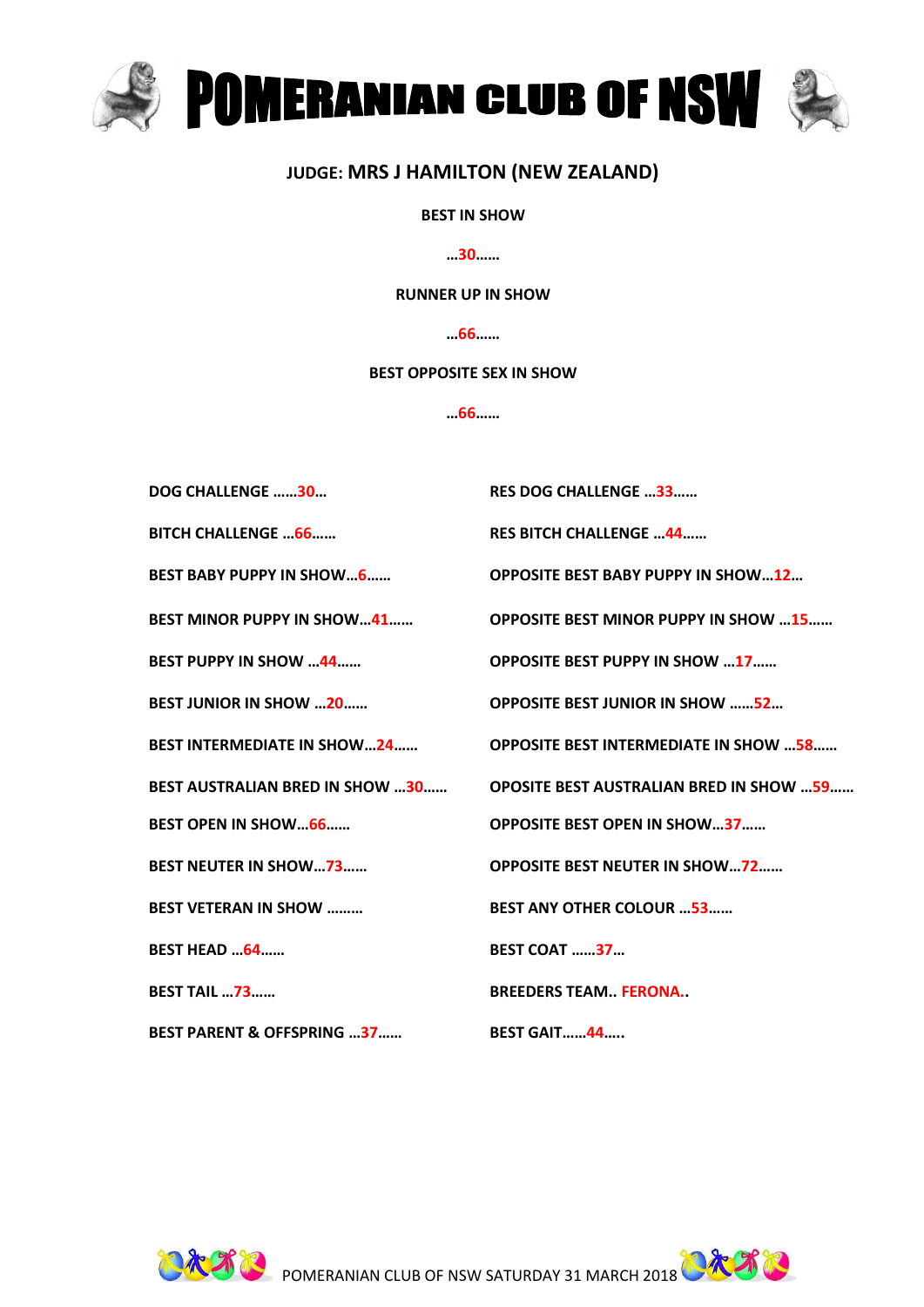## CHAMPIONS

Ch, Neut Ch Zeigen Raising The Bar Crystal Cruz & Shayne Ryan

Ch Solinca I WIll Suprise You Margaret Munro

Ch Fairytails Tiny Dancer Megan Weinert

Ch Pomquest True Blue Vicky Spiteri

Ch Ferona Won Envied By All Yvette Rolfe

Ch Ferona Won InA Billion Yvette Rolfe

Ch Ferona Do I Make You Nervous Yvette Rolfe

Ch Ferona Sweet Sensation Yvette Rolfe

Ch Ferona Won Classic Dream Y Rolfe

INT CH / CH 007SecretAgentForUK (IMP ITALY) Yvette Rolfe

> CH Roxypoms Hope Kim Luland

Dual Grand Ch (Neut)(TS) Dual Ch (Neut)(T) Meadowspark Affrica Kira CD RAE FS.A HTM.A Grace Rumantir